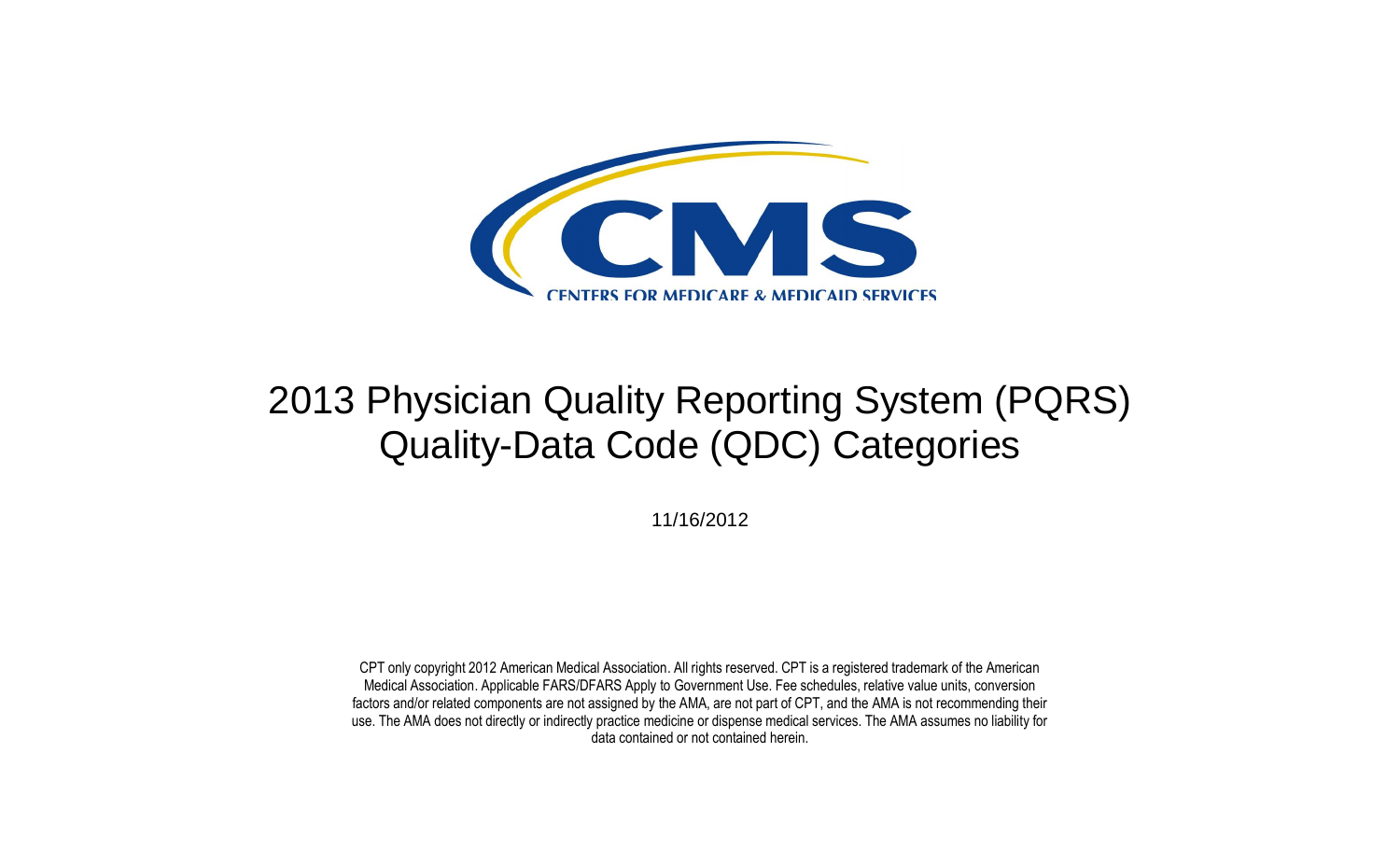| <b>PQRS</b><br><b>Number</b> | <b>NQF</b><br><b>Number</b> | <b>Measure Title &amp; Description</b>                                                                                                                                                                                 | <b>Meets Performance</b>                                                                                     | <b>Medical Performance</b><br><b>Exclusion</b> | <b>Patient Performance</b><br><b>Exclusion</b> | <b>System Performance</b><br><b>Exclusion</b> | <b>Other Performance</b><br><b>Exclusion</b> | Performance<br><b>Not Met</b>                               |
|------------------------------|-----------------------------|------------------------------------------------------------------------------------------------------------------------------------------------------------------------------------------------------------------------|--------------------------------------------------------------------------------------------------------------|------------------------------------------------|------------------------------------------------|-----------------------------------------------|----------------------------------------------|-------------------------------------------------------------|
|                              | 0059                        | Diabetes Mellitus: Hemoglobin<br>A1c Poor Control                                                                                                                                                                      | 3046F<br>3046F-8P<br>(Note: Measures poor control.<br>A lower performance rate<br>indicates better control.) | N/A                                            | N/A                                            | N/A                                           | No Report                                    | 3044F<br>3045F                                              |
| $\overline{2}$               | 0064                        | Diabetes Mellitus: Low Density<br>Lipoprotein (LDL-C) Control                                                                                                                                                          | 3048F                                                                                                        | N/A                                            | N/A                                            | N/A                                           | No Report                                    | 3049F<br>3050F<br>3048F-8P                                  |
| $\mathbf{3}$                 | 0061                        | Diabetes Mellitus: High Blood<br>Pressure Control                                                                                                                                                                      | G8919 & G8921                                                                                                | N/A                                            | N/A                                            | N/A                                           | No Report                                    | G8919 & G8922<br>G8920 & G8921<br>G8920 & G8922<br>2000F-8P |
| $*5$                         | 0081                        | <b>Individual Measures</b><br>Reporting: Heart Failure:<br>Angiotensin-Converting<br>Enzyme (ACE) Inhibitor or<br>Angiotensin Receptor Blocker<br>(ARB) Therapy for Left<br>Ventricular Systolic<br>Dysfunction (LVSD) | 4010F                                                                                                        | 4010F-1P                                       | 4010F-2P                                       | 4010F-3P                                      | No Report                                    | 4010F-8P                                                    |
| $*5$                         | 0081                        | <b>Measures Group Reporting:</b><br>Heart Failure: Angiotensin-<br>Converting Enzyme (ACE)<br>Inhibitor or Angiotensin<br>Receptor Blocker (ARB)<br>Therapy for Left Ventricular<br><b>Systolic Dysfunction (LVSD)</b> | 4010F & 3021F                                                                                                | 4010F-1P & 3021F                               | 4010F-2P & 3021F                               | 4010F-3P & 3021F                              | 3022F<br>3021F-8P<br>No Report               | 4010F-8P & 3021F                                            |
| $6\phantom{1}$               | 0067                        | <b>Coronary Artery Disease</b><br>(CAD): Antiplatelet Therapy                                                                                                                                                          | 4086F                                                                                                        | 4086F-1P                                       | 4086F-2P                                       | 4086F-3P                                      | No Report                                    | 4086F-8P                                                    |
| $*7$                         | 0070                        | <b>Coronary Artery Disease</b><br>(CAD): Beta-Blocker Therapy-<br>Prior Myocardial Infarction (MI)<br>or Left Ventricular Systolic<br>Dysfunction (LVEF < 40%)                                                         | 4008F<br>4008F                                                                                               | 4008F-1P<br>4008F-1P                           | 4008F-2P<br>4008F-2P                           | 4008F-3P<br>4008F-3P                          | No Report<br>No Report                       | 4008F-8P<br>4008F-8P                                        |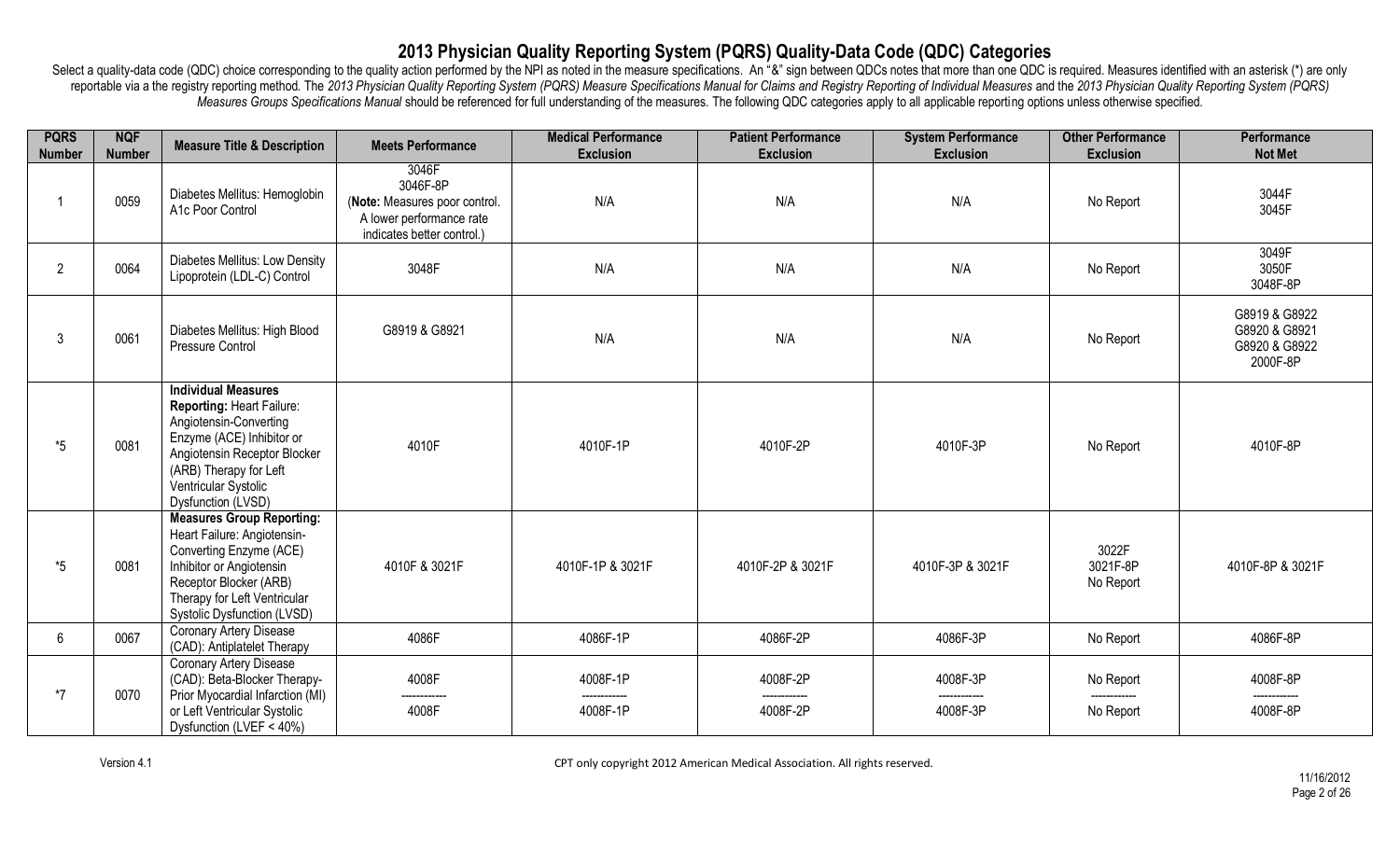| <b>PQRS</b><br><b>Number</b> | <b>NQF</b><br><b>Number</b> | <b>Measure Title &amp; Description</b>                                                                                                        | <b>Meets Performance</b> | mododroo Orodpo Opomodiono mandaronodi o roloriood ior idir dhaorotanamy or tho mododroo. The ionominy &DO odtogonoo apply to all applicable reporting options anioos othermico opomioa.<br><b>Medical Performance</b><br><b>Exclusion</b> | <b>Patient Performance</b><br><b>Exclusion</b> | <b>System Performance</b><br><b>Exclusion</b> | <b>Other Performance</b><br><b>Exclusion</b> | Performance<br><b>Not Met</b> |
|------------------------------|-----------------------------|-----------------------------------------------------------------------------------------------------------------------------------------------|--------------------------|--------------------------------------------------------------------------------------------------------------------------------------------------------------------------------------------------------------------------------------------|------------------------------------------------|-----------------------------------------------|----------------------------------------------|-------------------------------|
| *8                           | 0083                        | <b>Individual Measures</b><br><b>Reporting: Heart Failure:</b><br>Beta-Blocker Therapy for Left<br>Ventricular Systolic<br>Dysfunction (LVSD) | G8450                    | N/A                                                                                                                                                                                                                                        | N/A                                            | N/A                                           | G8451<br>No Report                           | G8452                         |
| *8                           | 0083                        | <b>Measures Group Reporting:</b><br>Heart Failure: Beta-Blocker<br>Therapy for Left Ventricular<br><b>Systolic Dysfunction (LVSD)</b>         | G8450 & G8923            | N/A                                                                                                                                                                                                                                        | N/A                                            | N/A                                           | G8541<br>G8395<br>G8396<br>No Report         | G8452<br>G8923                |
| 9                            | 0105                        | Major Depressive Disorder<br>(MDD): Antidepressant<br><b>Medication During Acute</b><br>Phase for Patients with MDD                           | G8126                    | N/A                                                                                                                                                                                                                                        | N/A                                            | N/A                                           | G8128<br>No Report                           | G8127                         |
| 12                           | 0086                        | Primary Open Angle Glaucoma<br>(POAG): Optic Nerve<br>Evaluation                                                                              | 2027F                    | 2027F-1P                                                                                                                                                                                                                                   | N/A                                            | N/A                                           | No Report                                    | 2027F-8P                      |
| 14                           | 0087                        | Age-Related Macular<br>Degeneration (AMD): Dilated<br><b>Macular Examination</b>                                                              | 2019F                    | 2019F-1P                                                                                                                                                                                                                                   | 2019F-2P                                       | N/A                                           | No Report                                    | 2019F-8P                      |
| 18                           | 0088                        | Diabetic Retinopathy:<br>Documentation of Presence or<br>Absence of Macular Edema<br>and Level of Severity of<br>Retinopathy                  | 2021F                    | 2021F-1P                                                                                                                                                                                                                                   | 2021F-2P                                       | N/A                                           | No Report                                    | 2021F-8P                      |
| 19                           | 0089                        | Diabetic Retinopathy:<br>Communication with the<br>Physician Managing Ongoing<br>Diabetes Care                                                | 5010F & G8397            | 5010F-1P & G8397                                                                                                                                                                                                                           | 5010F-2P & G8397                               | N/A                                           | G8398<br>No Report                           | 5010F-8P & G8397              |
| 20                           | 0270                        | Perioperative Care: Timing of<br>Prophylactic Parenteral<br>Antibiotic - Ordering Physician                                                   | G8629<br>G8630           | N/A                                                                                                                                                                                                                                        | N/A                                            | N/A                                           | G8631<br>No Report                           | G8632                         |
| 21                           | 0268                        | Perioperative Care: Selection<br>of Prophylactic Antibiotic -<br>First OR Second Generation<br>Cephalosporin                                  | 4041F                    | 4041F-1P                                                                                                                                                                                                                                   | N/A                                            | N/A                                           | No Report                                    | 4041F-8P                      |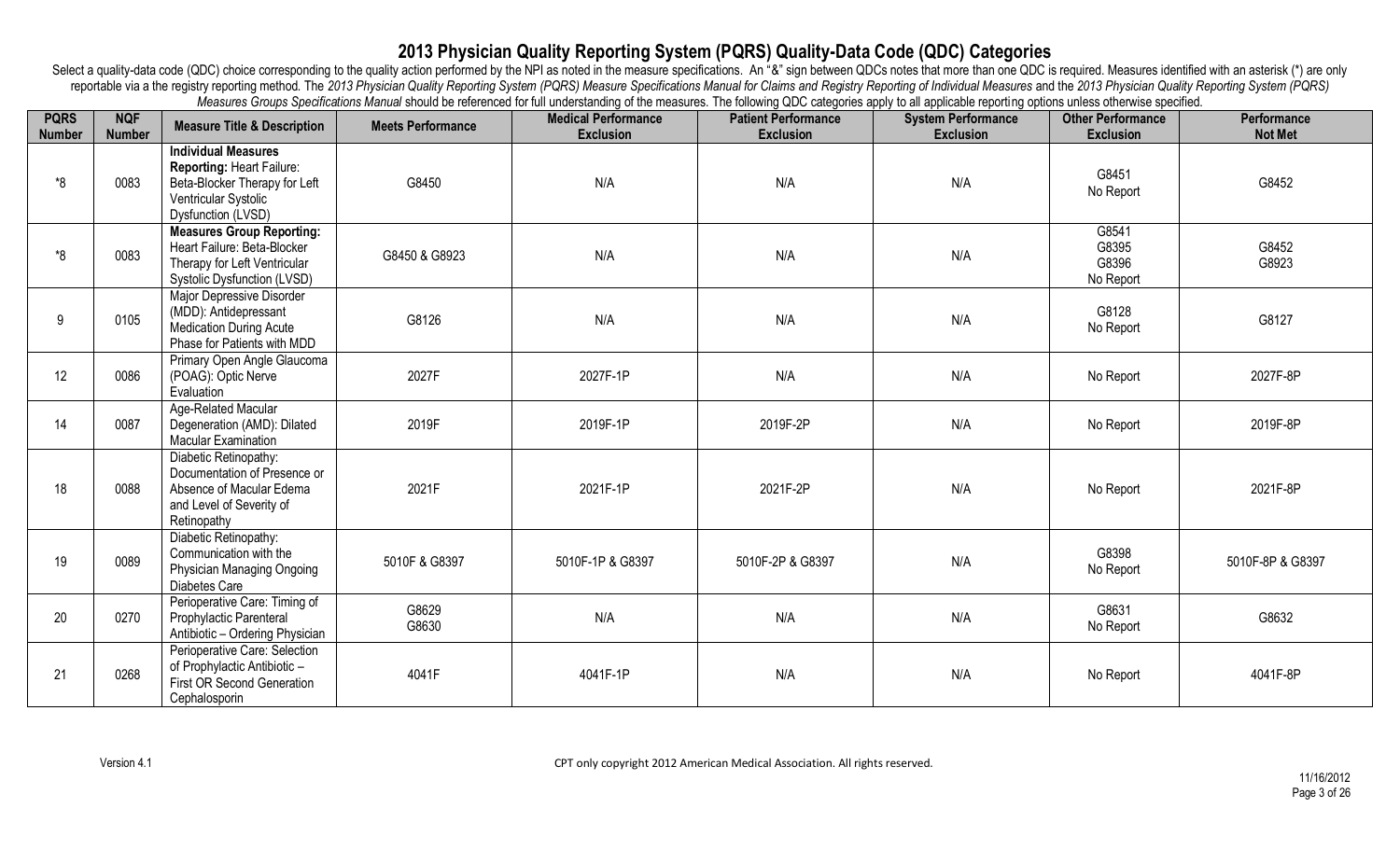| <b>PQRS</b><br><b>Number</b> | <b>NQF</b><br><b>Number</b> | <b>Measure Title &amp; Description</b>                                                                                                                                      | <b>Meets Performance</b> | incasares Oroups openinations marial should be referenced for iail understanding or the micasures. The ionoming QDO categories apply to all applicable reporting opitions unless otherwise specified.<br><b>Medical Performance</b><br><b>Exclusion</b> | <b>Patient Performance</b><br><b>Exclusion</b> | <b>System Performance</b><br><b>Exclusion</b> | <b>Other Performance</b><br><b>Exclusion</b> | <b>Performance</b><br><b>Not Met</b> |
|------------------------------|-----------------------------|-----------------------------------------------------------------------------------------------------------------------------------------------------------------------------|--------------------------|---------------------------------------------------------------------------------------------------------------------------------------------------------------------------------------------------------------------------------------------------------|------------------------------------------------|-----------------------------------------------|----------------------------------------------|--------------------------------------|
| 22                           | 0271                        | Perioperative Care:<br>Discontinuation of Prophylactic<br>Parenteral Antibiotics (Non-<br>Cardiac Procedures)                                                               | 4049F & 4046F            | 4049F-1P & 4046F                                                                                                                                                                                                                                        | N/A                                            | N/A                                           | 4042F<br>No Report                           | 4049F-8P & 4046F                     |
| 23                           | 0239                        | Perioperative Care: Venous<br>Thromboembolism (VTE)<br>Prophylaxis (When Indicated in<br><b>ALL Patients)</b>                                                               | 4044F                    | 4044F-1P                                                                                                                                                                                                                                                | N/A                                            | N/A                                           | No Report                                    | 4044F-8P                             |
| 24                           | 0045                        | Osteoporosis: Communication<br>with the Physician Managing<br>On-going Care Post-Fracture<br>of Hip, Spine or Distal Radius<br>for Men and Women Aged 50<br>Years and Older | 5015F                    | 5015F-1P                                                                                                                                                                                                                                                | 5015F-2P                                       | N/A                                           | No Report                                    | 5015F-8P                             |
| 28                           | 0092                        | Aspirin at Arrival for Acute<br>Myocardial Infarction (AMI)                                                                                                                 | 4084F                    | 4084F-1P                                                                                                                                                                                                                                                | 4084F-2P                                       | N/A                                           | No Report                                    | 4084F-8P                             |
| 30                           | 0269                        | Perioperative Care: Timely<br>Administration of Prophylactic<br><b>Parenteral Antibiotics</b>                                                                               | 4048F                    | 4048F-1P                                                                                                                                                                                                                                                | N/A                                            | N/A                                           | 4047F-8P<br>No Report                        | 4048F-8P                             |
| 31                           | 0420                        | Stroke and Stroke<br>Rehabilitation: Deep Vein<br>Thrombosis (DVT) Prophylaxis<br>for Ischemic Stroke or<br>Intracranial Hemorrhage                                         | 4070F                    | 4070F-1P                                                                                                                                                                                                                                                | 4070F-2P                                       | N/A                                           | No Report                                    | 4070F-8P                             |
| 32                           | 0325                        | Stroke and Stroke<br>Rehabilitation: Discharged on<br>Antithrombotic Therapy                                                                                                | G8696                    | N/A                                                                                                                                                                                                                                                     | N/A                                            | N/A                                           | G8697<br>No Report                           | G8698                                |
| $*33$                        | 0241                        | Stroke and Stroke<br>Rehabilitation: Anticoagulant<br>Therapy Prescribed for Atrial<br>Fibrillation (AF) at Discharge                                                       | 4075F                    | 4075F-1P                                                                                                                                                                                                                                                | 4075F-2P                                       | N/A                                           | No Report                                    | 4075F-8P                             |
| 35                           | 0243                        | Stroke and Stroke<br>Rehabilitation: Screening for<br>Dysphagia                                                                                                             | 6010F & 6015F            | 6010F-1P & 6015F                                                                                                                                                                                                                                        | 6010F-2P & 6015F                               | N/A                                           | 6020F<br>No Report                           | 6010F-8P & 6015F                     |
| 36                           | 0244                        | Stroke and Stroke<br>Rehabilitation: Rehabilitation<br>Services Ordered                                                                                                     | G8699                    | N/A                                                                                                                                                                                                                                                     | N/A                                            | N/A                                           | G8700<br>No Report                           | G8701                                |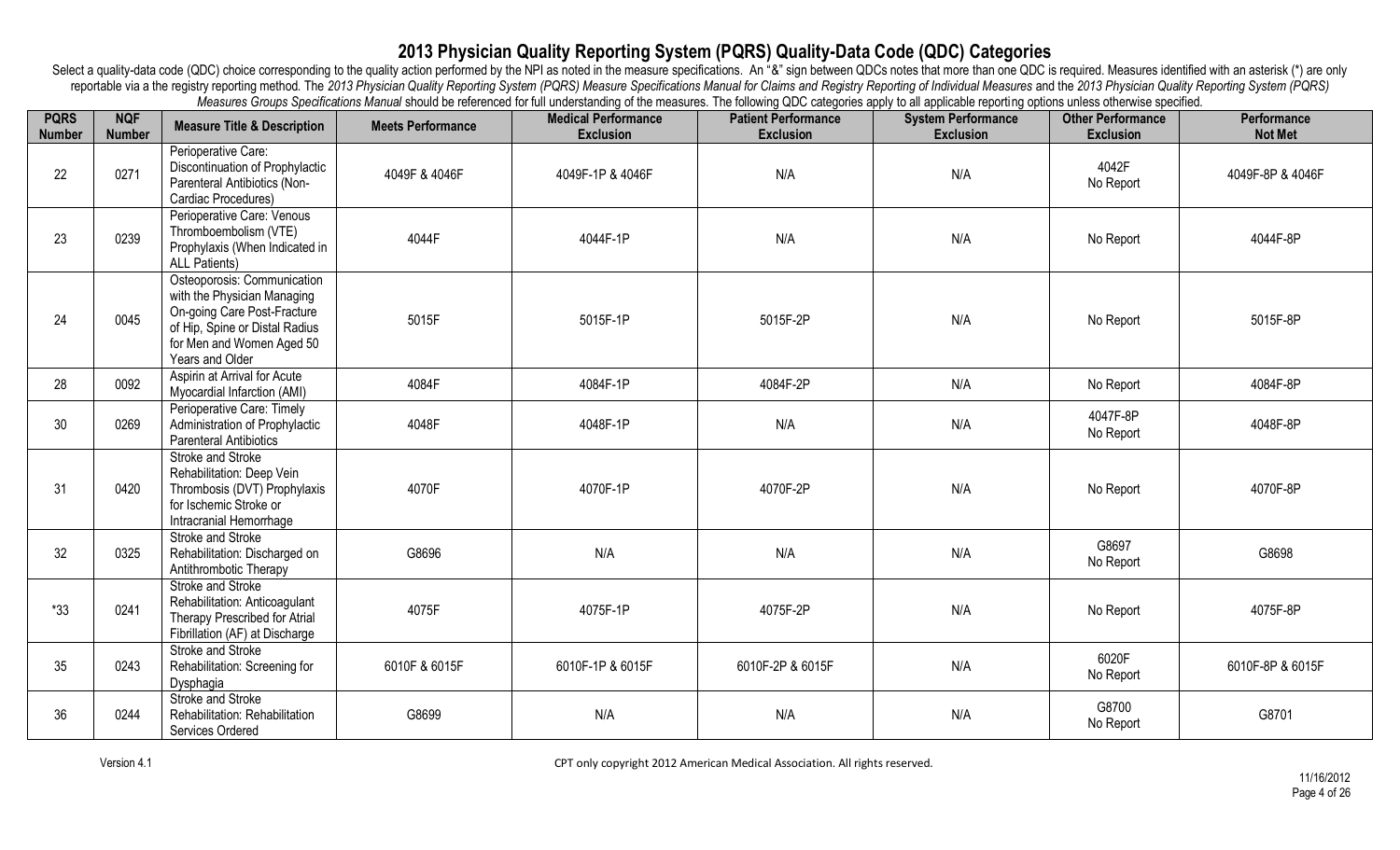| <b>PQRS</b><br><b>Number</b> | <b>NQF</b><br><b>Number</b> | <b>Measure Title &amp; Description</b>                                                                                           | <b>Meets Performance</b> | measures creaps operations manual should be referenced for iail understanding or the measures. The number of degunes apply to an applicable reporting operations aniess chief msc specified.<br><b>Medical Performance</b><br><b>Exclusion</b> | <b>Patient Performance</b><br><b>Exclusion</b> | <b>System Performance</b><br><b>Exclusion</b> | <b>Other Performance</b><br><b>Exclusion</b> | Performance<br><b>Not Met</b> |
|------------------------------|-----------------------------|----------------------------------------------------------------------------------------------------------------------------------|--------------------------|------------------------------------------------------------------------------------------------------------------------------------------------------------------------------------------------------------------------------------------------|------------------------------------------------|-----------------------------------------------|----------------------------------------------|-------------------------------|
| 39                           | 0046                        | Screening or Therapy for<br>Osteoporosis for Women Aged<br>65 Years and Older                                                    | G8399                    | N/A                                                                                                                                                                                                                                            | N/A                                            | N/A                                           | G8401<br>No Report                           | G8400                         |
| 40                           | 0045                        | Osteoporosis: Management<br>Following Fracture of Hip,<br>Spine or Distal Radius for Men<br>and Women Aged 50 Years<br>and Older | 3096F<br>3095F<br>G8633  | 3096F-1P<br>3095F-1P                                                                                                                                                                                                                           | 3096F-2P<br>3095F-2P                           | 3096F-3P<br>3095F-3P                          | G8634<br>No Report                           | 3096F-8P<br>3095F-8P<br>G8635 |
| 41                           | 0049                        | Osteoporosis: Pharmacologic<br>Therapy for Men and Women<br>Aged 50 Years and Older                                              | 4005F                    | 4005F-1P                                                                                                                                                                                                                                       | 4005F-2P                                       | 4005F-3P                                      | No Report                                    | 4005F-8P                      |
| 43                           | 0516                        | Coronary Artery Bypass Graft<br>(CABG): Use of Internal<br>Mammary Artery (IMA) in<br>Patients with Isolated CABG<br>Surgery     | 4110F                    | 4110F-1P                                                                                                                                                                                                                                       | N/A                                            | N/A                                           | No Report                                    | 4110F-8P                      |
| 44                           | 0235                        | Coronary Artery Bypass Graft<br>(CABG): Preoperative Beta-<br><b>Blocker in Patients with</b><br><b>Isolated CABG Surgery</b>    | 4115F                    | 4115F-1P                                                                                                                                                                                                                                       | N/A                                            | N/A                                           | No Report                                    | 4115F-8P                      |
| 45                           | 0637                        | Perioperative Care:<br>Discontinuation of Prophylactic<br>Parenteral Antibiotics (Cardiac<br>Procedures)                         | 4043F & G8702            | 4043F-1P & G8702                                                                                                                                                                                                                               | N/A                                            | N/A                                           | G8703<br>No Report                           | 4043F-8P & G8702              |
| 46                           | 0097                        | <b>Medication Reconciliation</b>                                                                                                 | 1111F                    | N/A                                                                                                                                                                                                                                            | N/A                                            | N/A                                           | No Report                                    | 1111F-8P                      |
| 47                           | 0326                        | Advance Care Plan                                                                                                                | 1123F<br>1124F           | N/A                                                                                                                                                                                                                                            | N/A                                            | N/A                                           | No Report                                    | 1123F-8P                      |
| 48                           | 0098                        | Urinary Incontinence:<br>Assessment of Presence or<br>Absence of Urinary<br>Incontinence in Women Aged<br>65 Years and Older     | 1090F                    | 1090F-1P                                                                                                                                                                                                                                       | N/A                                            | N/A                                           | No Report                                    | 1090F-8P                      |
| 49                           | 0099                        | Urinary Incontinence:<br>Characterization of Urinary<br>Incontinence in Women Aged<br>65 Years and Older                         | 1091F                    | N/A                                                                                                                                                                                                                                            | N/A                                            | N/A                                           | No Report                                    | 1091F-8P                      |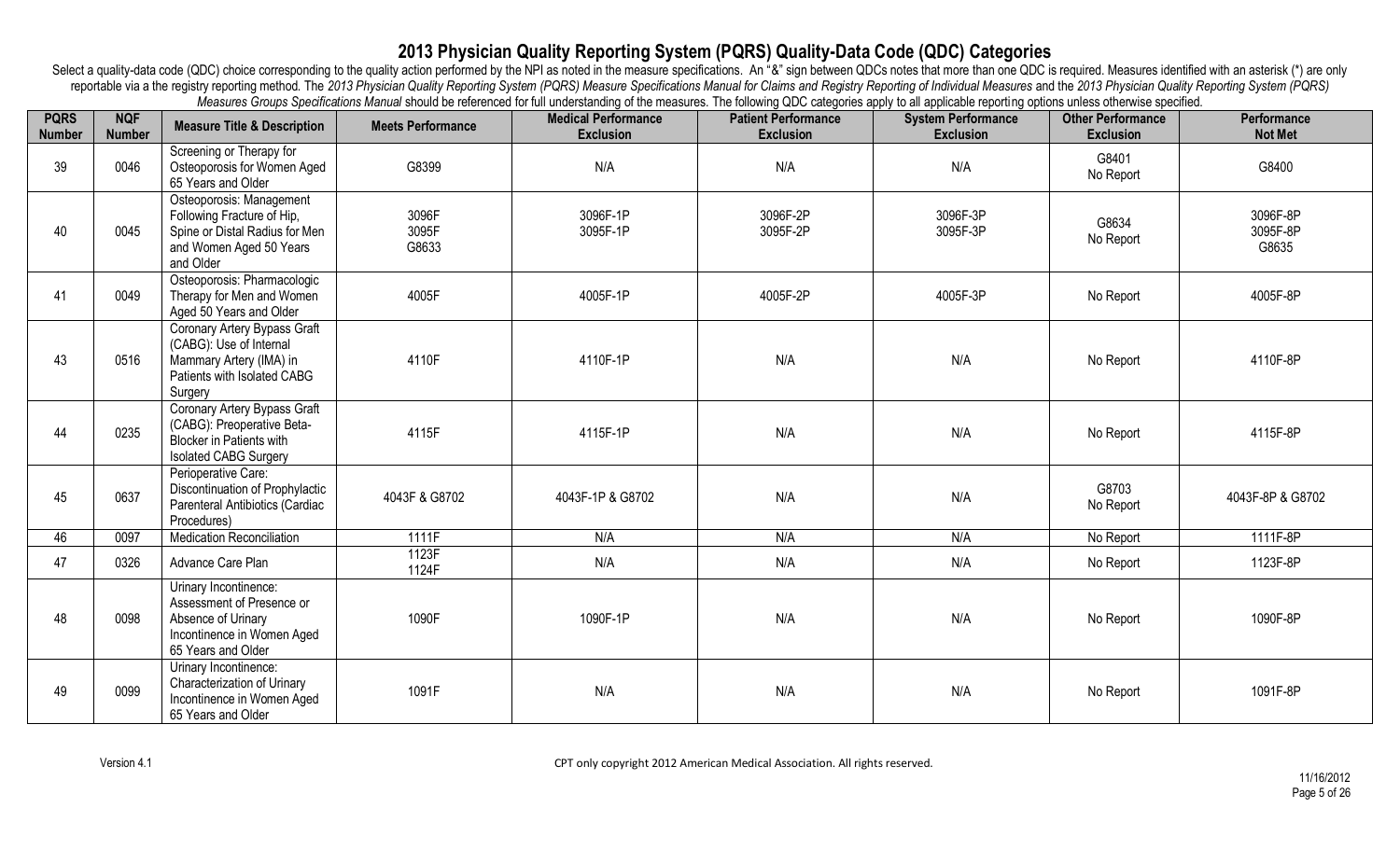| <b>PQRS</b><br><b>Number</b> | <b>NQF</b><br><b>Number</b> | <b>Measure Title &amp; Description</b>                                                                | <b>Meets Performance</b>       | mcasarco Orodpo Opomoaiono manda onoaia bo icioichou ionian anuorotanany or tho moasarco. The ninoming QDO catogones apply to an applicable reporting Options aniess othermos opomica.<br><b>Medical Performance</b><br><b>Exclusion</b> | <b>Patient Performance</b><br><b>Exclusion</b> | <b>System Performance</b><br><b>Exclusion</b> | <b>Other Performance</b><br><b>Exclusion</b> | Performance<br><b>Not Met</b> |
|------------------------------|-----------------------------|-------------------------------------------------------------------------------------------------------|--------------------------------|------------------------------------------------------------------------------------------------------------------------------------------------------------------------------------------------------------------------------------------|------------------------------------------------|-----------------------------------------------|----------------------------------------------|-------------------------------|
| 50                           | 0100                        | Urinary Incontinence: Plan of<br>Care for Urinary Incontinence<br>in Women Aged 65 Years and<br>Older | 0509F                          | N/A                                                                                                                                                                                                                                      | N/A                                            | N/A                                           | No Report                                    | 0509F-8P                      |
| 51                           | 0091                        | Chronic Obstructive Pulmonary<br>Disease (COPD): Spirometry<br>Evaluation                             | 3023F                          | 3023F-1P                                                                                                                                                                                                                                 | 3023F-2P                                       | 3023F-3P                                      | No Report                                    | 3023F-8P                      |
| 52                           | 0102                        | <b>Chronic Obstructive Pulmonary</b><br>Disease (COPD):<br><b>Bronchodilator Therapy</b>              | 4025F & G8924                  | 4025F-1P & G8924                                                                                                                                                                                                                         | 4025F-2P & G8924                               | 4025F-3P & G8924                              | G8925<br>G8926<br>No Report                  | 4025F-8P & G8924              |
| 53                           | 0047                        | Asthma: Pharmacologic<br>Therapy for Persistent Asthma<br>- Ambulatory Care Setting                   | 4140F & 1038F<br>4144F & 1038F | N/A                                                                                                                                                                                                                                      | 4140F-2P & 1038F                               | N/A                                           | 1039F<br>No Report                           | 4140F-8P & 1038F              |
| 54                           | 0090                        | Emergency Medicine: 12-Lead<br>Electrocardiogram (ECG)<br>Performed for Non-Traumatic<br>Chest Pain   | 3120F                          | 3120F-1P                                                                                                                                                                                                                                 | 3120F-2P                                       | N/A                                           | No Report                                    | 3120F-8P                      |
| 55                           | 0093                        | Emergency Medicine: 12-Lead<br>Electrocardiogram (ECG)<br>Performed for Syncope                       | G8704                          | N/A                                                                                                                                                                                                                                      | N/A                                            | N/A                                           | G8705<br>G8706<br>No Report                  | G8707                         |
| 56                           | 0232                        | <b>Emergency Medicine:</b><br>Community-Acquired<br>Pneumonia (CAP): Vital Signs                      | 2010F                          | N/A                                                                                                                                                                                                                                      | N/A                                            | N/A                                           | No Report                                    | 2010F-8P                      |
| 59                           | 0096                        | <b>Emergency Medicine:</b><br>Community-Acquired<br>Pneumonia (CAP): Empiric<br>Antibiotic            | 4045F                          | 4045F-1P                                                                                                                                                                                                                                 | 4045F-2P                                       | 4045F-3P                                      | No Report                                    | 4045F-8P                      |
| 64                           | 0001                        | Asthma: Assessment of<br>Asthma Control - Ambulatory<br><b>Care Setting</b>                           | 2015F & 2016F                  | N/A                                                                                                                                                                                                                                      | N/A                                            | N/A                                           | No Report                                    | 2015F-8P<br>2016F-8P          |
| 65                           | 0069                        | Appropriate Treatment for<br>Children with Upper<br>Respiratory Infection (URI)                       | G8708                          | N/A                                                                                                                                                                                                                                      | N/A                                            | N/A                                           | G8709<br>No Report                           | G8710                         |
| 66                           | 0002                        | Appropriate Testing for<br>Children with Pharyngitis                                                  | 3210F & G8711                  | 3210F-1P & G8711                                                                                                                                                                                                                         | N/A                                            | N/A                                           | G8712<br>No Report                           | 3210F-8P & G8711              |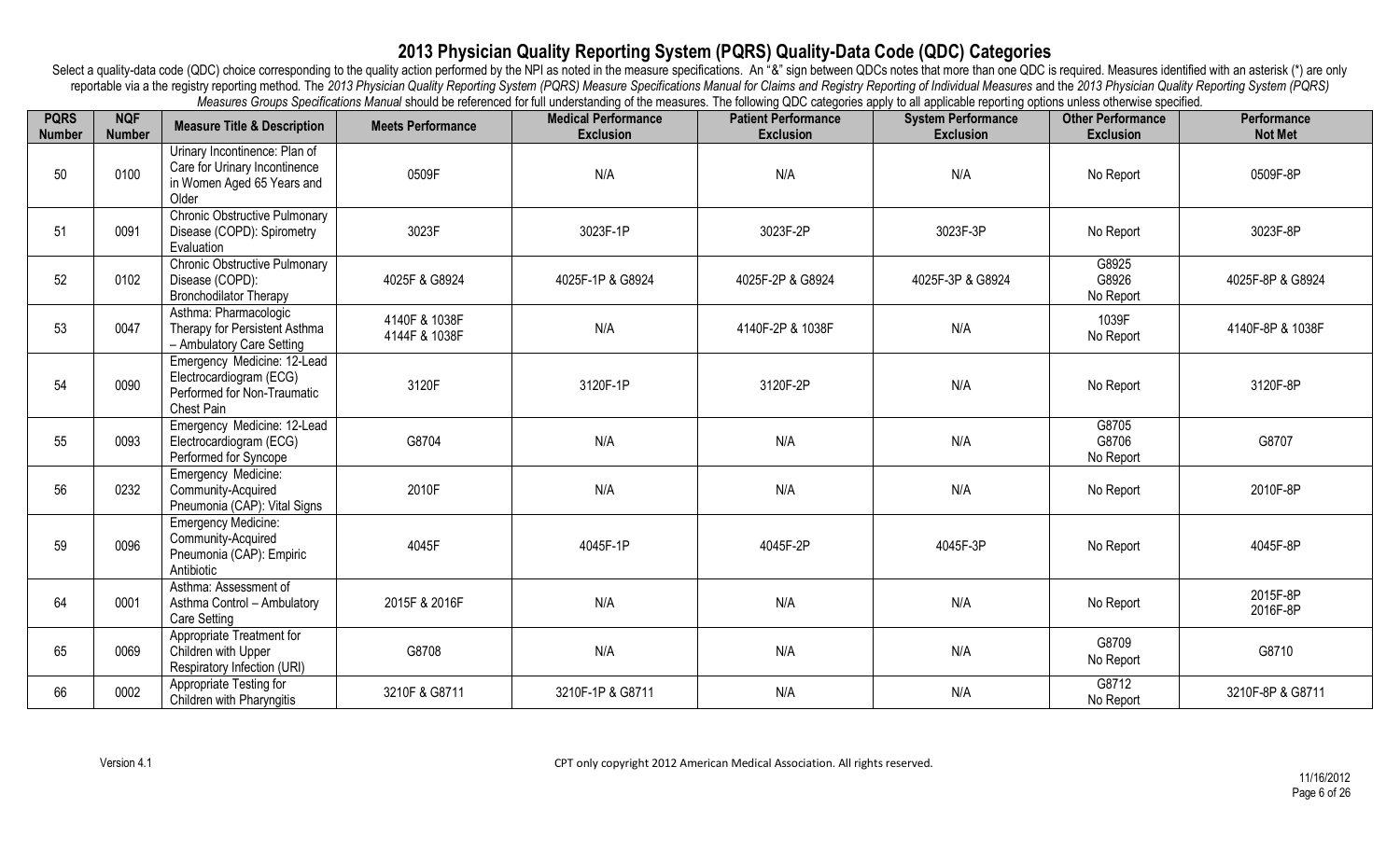| <b>PQRS</b><br><b>Number</b> | <b>NQF</b><br><b>Number</b> | <b>Measure Title &amp; Description</b>                                                                                                           | <b>Meets Performance</b>                                                | mododroo Orodpo Opomiodrono mandar oriodu oo roloriood ior idii dhaqraarahiig or ho mododroo. Tho idiiomhy &DO odtogonoo apply to dii appliodolo roportrig opticho dhood othormioo opomiod.<br><b>Medical Performance</b><br><b>Exclusion</b> | <b>Patient Performance</b><br><b>Exclusion</b>                                   | <b>System Performance</b><br><b>Exclusion</b>                                    | <b>Other Performance</b><br><b>Exclusion</b>                               | <b>Performance</b><br><b>Not Met</b>                                             |
|------------------------------|-----------------------------|--------------------------------------------------------------------------------------------------------------------------------------------------|-------------------------------------------------------------------------|-----------------------------------------------------------------------------------------------------------------------------------------------------------------------------------------------------------------------------------------------|----------------------------------------------------------------------------------|----------------------------------------------------------------------------------|----------------------------------------------------------------------------|----------------------------------------------------------------------------------|
| 67                           | 0377                        | Hematology: Myelodysplastic<br>Syndrome (MDS) and Acute<br>Leukemias: Baseline<br><b>Cytogenetic Testing Performed</b><br>on Bone Marrow         | 3155F                                                                   | 3155F-1P                                                                                                                                                                                                                                      | 3155F-2P                                                                         | 3155F-3P                                                                         | No Report                                                                  | 3155F-8P                                                                         |
| 68                           | 0378                        | Hematology: Myelodysplastic<br>Syndrome (MDS):<br>Documentation of Iron Stores<br>in Patients Receiving<br>Erythropoietin Therapy                | 3160F & 4090F                                                           | N/A                                                                                                                                                                                                                                           | N/A                                                                              | 3160F-3P & 4090F                                                                 | 4095F<br>No Report                                                         | 3160F-8P & 4090F                                                                 |
| 69                           | 0380                        | Hematology: Multiple<br>Myeloma: Treatment with<br>Bisphosphonates                                                                               | 4100F                                                                   | 4100F-1P                                                                                                                                                                                                                                      | 4100F-2P                                                                         | N/A                                                                              | No Report                                                                  | 4100F-8P                                                                         |
| 70                           | 0379                        | Hematology: Chronic<br>Lymphocytic Leukemia (CLL):<br>Baseline Flow Cytometry                                                                    | 3170F                                                                   | 3170F-1P                                                                                                                                                                                                                                      | 3170F-2P                                                                         | 3170F-3P                                                                         | No Report                                                                  | 3170F-8P                                                                         |
| 71                           | 0387                        | Breast Cancer: Hormonal<br>Therapy for Stage IC - IIIC<br>Estrogen<br>Receptor/Progesterone<br>Receptor (ER/PR) Positive<br><b>Breast Cancer</b> | 4179F & 3374F & 3315F<br>4179F & 3376F & 3315F<br>4179F & 3378F & 3315F | 4179F-1P & 3374F & 3315F<br>4179F-1P & 3376F & 3315F<br>4179F-1P & 3378F & 3315F                                                                                                                                                              | 4179F-2P & 3374F & 3315F<br>4179F-2P & 3376F & 3315F<br>4179F-2P & 3378F & 3315F | 4179F-3P & 3374F & 3315F<br>4179F-3P & 3376F & 3315F<br>4179F-3P & 3378F & 3315F | 3316F<br>3370F<br>3372F<br>3380F<br>3316F-8P<br>3370F-8P<br>No Report      | 4179F-8P & 3374F & 3315F<br>4179F-8P & 3376F & 3315F<br>4179F-8P & 3378F & 3315F |
| 72                           | 0385                        | Colon Cancer: Chemotherapy<br>for AJCC Stage III Colon<br><b>Cancer Patients</b>                                                                 | G8927 & 3388F                                                           | N/A                                                                                                                                                                                                                                           | N/A                                                                              | N/A                                                                              | G8928 & 3388F<br>3382F<br>3384F<br>3386F<br>3390F<br>3382F-8P<br>No Report | G8929 & 3388F                                                                    |
| 76                           | 0464                        | Prevention of Catheter-Related<br><b>Bloodstream Infections</b><br>(CRBSI): Central Venous<br>Catheter (CVC) Insertion<br>Protocol               | 6030F                                                                   | 6030F-1P                                                                                                                                                                                                                                      | N/A                                                                              | N/A                                                                              | No Report                                                                  | 6030F-8P                                                                         |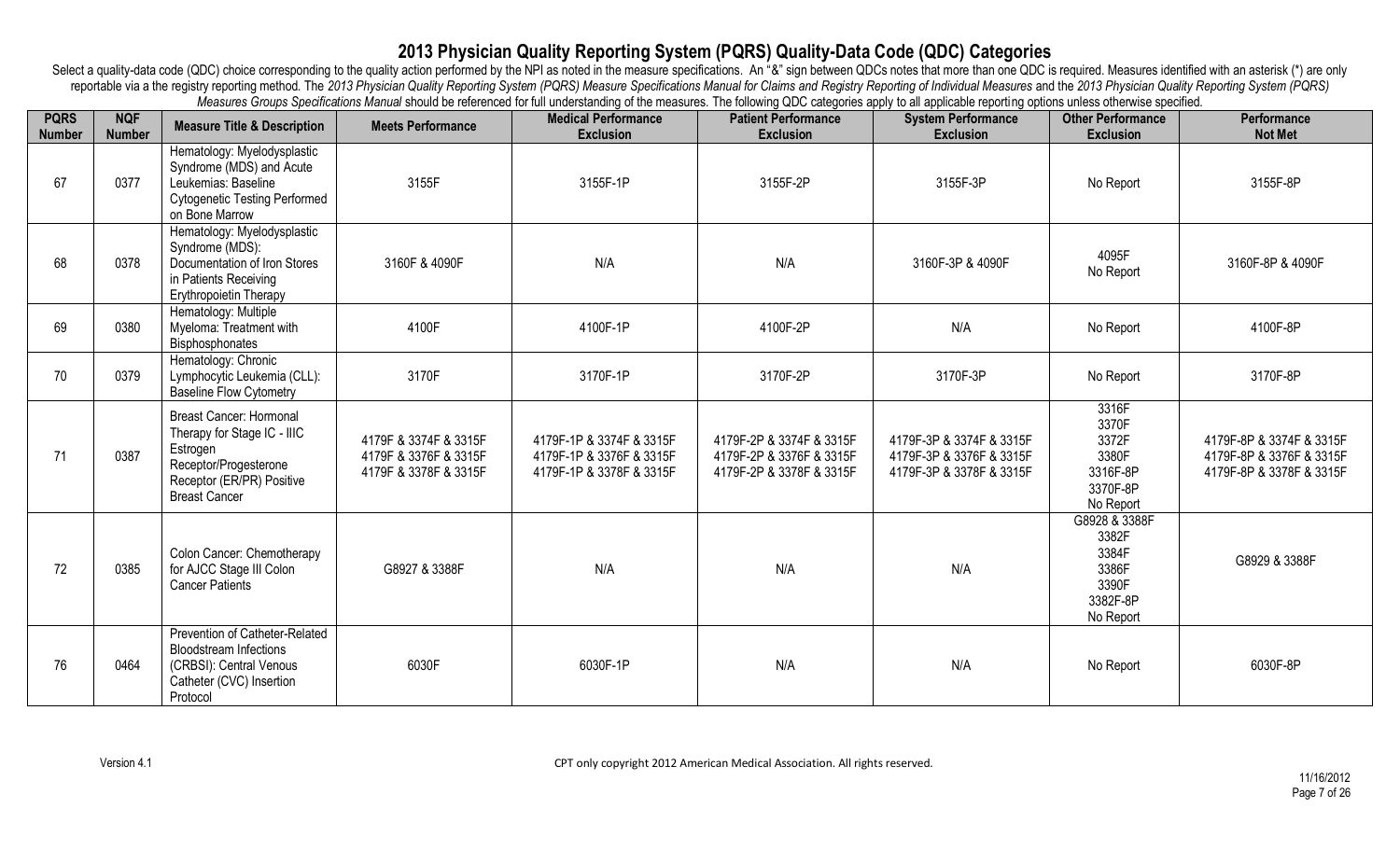| <b>PQRS</b><br><b>Number</b> | <b>NQF</b><br><b>Number</b> | <b>Measure Title &amp; Description</b>                                                                                                                   | <b>Meets Performance</b> | measures creaps operations mariaa should be referenced for iail anderstanding or the measures. The renowing QDO categories apply to an applicable reporting options aniess circumse specified.<br><b>Medical Performance</b><br><b>Exclusion</b> | <b>Patient Performance</b><br><b>Exclusion</b> | <b>System Performance</b><br><b>Exclusion</b> | <b>Other Performance</b><br><b>Exclusion</b> | Performance<br><b>Not Met</b> |
|------------------------------|-----------------------------|----------------------------------------------------------------------------------------------------------------------------------------------------------|--------------------------|--------------------------------------------------------------------------------------------------------------------------------------------------------------------------------------------------------------------------------------------------|------------------------------------------------|-----------------------------------------------|----------------------------------------------|-------------------------------|
| $*81$                        | 0323                        | Adult Kidney Disease:<br>Hemodialysis Adequacy:<br>Solute                                                                                                | G8713                    | N/A                                                                                                                                                                                                                                              | N/A                                            | N/A                                           | No Report                                    | G8717                         |
| $*82$                        | 0321                        | Adult Kidney Disease:<br>Peritoneal Dialysis Adequacy:<br>Solute                                                                                         | G8718                    | N/A                                                                                                                                                                                                                                              | N/A                                            | N/A                                           | No Report                                    | G8720                         |
| $*83$                        | 0393                        | Hepatitis C: Testing for Chronic<br>Hepatitis C - Confirmation of<br>Hepatitis C Viremia                                                                 | 3265F                    | 3265F-1P                                                                                                                                                                                                                                         | 3265F-2P                                       | N/A                                           | No Report                                    | 3265F-8P                      |
| 84                           | 0395                        | Hepatitis C: Ribonucleic Acid<br>(RNA) Testing Before Initiating<br>Treatment                                                                            | 3218F & 4150F            | 3218F-1P & 4150F                                                                                                                                                                                                                                 | N/A                                            | N/A                                           | 4151F<br>No Report                           | 3218F-8P & 4150F              |
| 85                           | 0396                        | Hepatitis C: HCV Genotype<br><b>Testing Prior to Treatment</b>                                                                                           | 3266F & G8459            | N/A                                                                                                                                                                                                                                              | N/A                                            | N/A                                           | G8458<br>No Report                           | 3266F-8P & G8459              |
| 86                           | 0397                        | <b>Hepatitis C: Antiviral Treatment</b><br>Prescribed                                                                                                    | 4153F                    | 4153F-1P                                                                                                                                                                                                                                         | 4153F-2P                                       | 4153F-3P                                      | No Report                                    | 4153F-8P                      |
| 87                           | 0398                        | Hepatitis C: HCV Ribonucleic<br>Acid (RNA) Testing at Week 12<br>of Treatment                                                                            | 3220F & G8461            | 3220F-1P & G8461                                                                                                                                                                                                                                 | 3220F-2P & G8461                               | N/A                                           | G8460<br>No Report                           | 3220F-8P & G8461              |
| 89                           | 0401                        | Hepatitis C: Counseling<br>Regarding Risk of Alcohol<br>Consumption                                                                                      | 4158F                    | N/A                                                                                                                                                                                                                                              | N/A                                            | N/A                                           | No Report                                    | 4158F-8P                      |
| 90                           | 0394                        | Hepatitis C: Counseling<br>Regarding Use of<br>Contraception Prior to Antiviral<br>Therapy                                                               | 4159F & G8463            | 4159F-1P & G8463                                                                                                                                                                                                                                 | N/A                                            | N/A                                           | G8462<br>No Report                           | 4159F-8P & G8463              |
| 91                           | 0653                        | Acute Otitis Externa (AOE):<br><b>Topical Therapy</b>                                                                                                    | 4130F                    | 4130F-1P                                                                                                                                                                                                                                         | 4130F-2P                                       | N/A                                           | No Report                                    | 4130F-8P                      |
| 93                           | 0654                        | Acute Otitis Externa (AOE):<br>Systemic Antimicrobial<br>Therapy - Avoidance of<br>Inappropriate Use                                                     | 4132F                    | 4131F-1P                                                                                                                                                                                                                                         | N/A                                            | N/A                                           | No Report                                    | 4131F                         |
| 99                           | 0391                        | <b>Breast Cancer Resection</b><br>Pathology Reporting: pT<br>Category (Primary Tumor) and<br>pN Category (Regional Lymph<br>Nodes) with Histologic Grade | 3260F                    | 3260F-1P                                                                                                                                                                                                                                         | N/A                                            | N/A                                           | 3250F<br>No Report                           | 3260F-8P                      |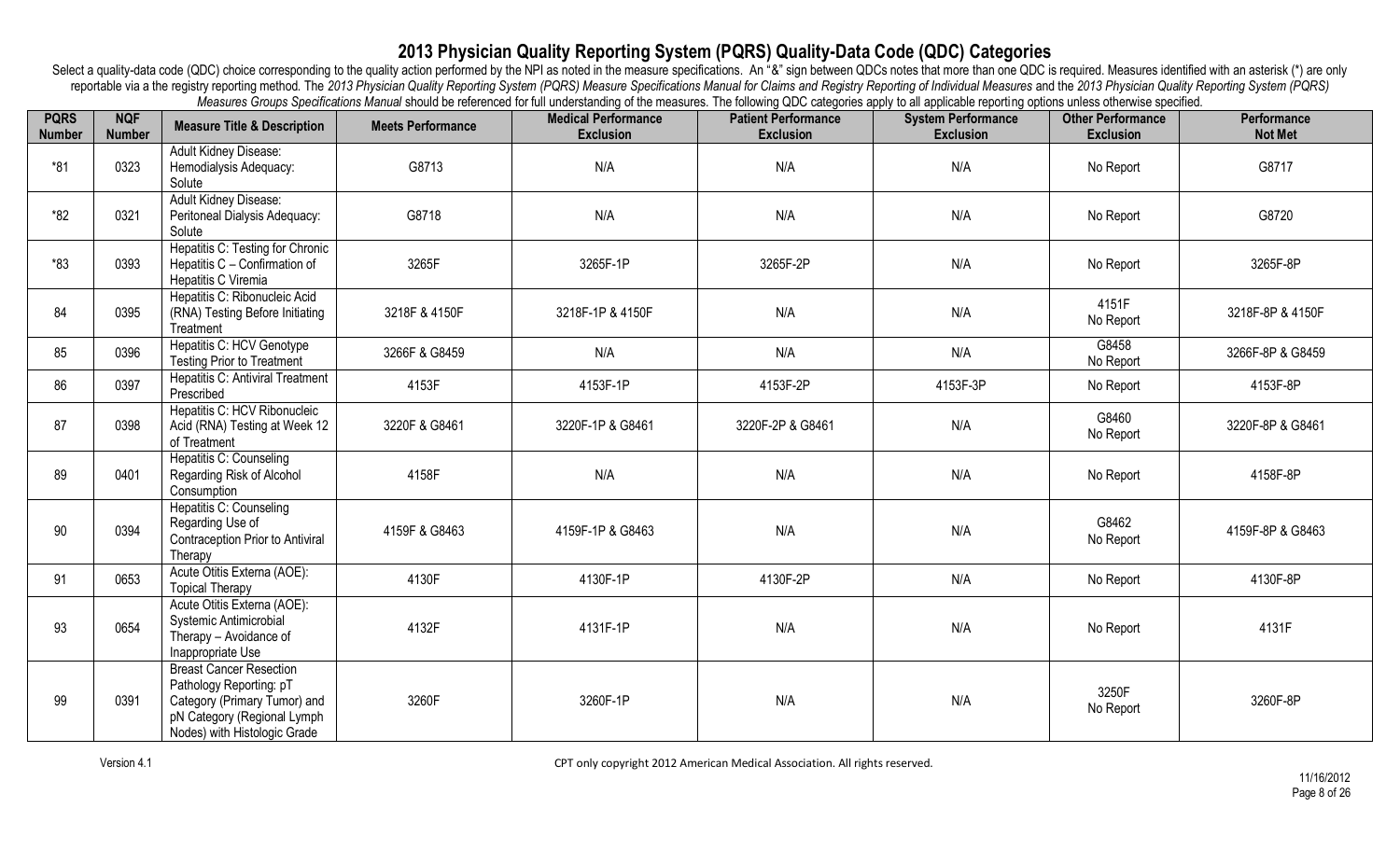| <b>PQRS</b><br><b>Number</b> | <b>NQF</b><br><b>Number</b> | <b>Measure Title &amp; Description</b>                                                                                                                       | <b>Meets Performance</b> | mododroo Orodpo Opomrodiono mandar onodicio bo roioniood ior iail andorotanality or tho mododroo. The ionominy QDO odtogonoo apply to all application reporting optionio aniooo other micro opomrodi.<br><b>Medical Performance</b><br><b>Exclusion</b> | <b>Patient Performance</b><br><b>Exclusion</b> | <b>System Performance</b><br><b>Exclusion</b> | <b>Other Performance</b><br><b>Exclusion</b> | Performance<br><b>Not Met</b> |
|------------------------------|-----------------------------|--------------------------------------------------------------------------------------------------------------------------------------------------------------|--------------------------|---------------------------------------------------------------------------------------------------------------------------------------------------------------------------------------------------------------------------------------------------------|------------------------------------------------|-----------------------------------------------|----------------------------------------------|-------------------------------|
| 100                          | 0392                        | <b>Colorectal Cancer Resection</b><br>Pathology Reporting: pT<br>Category (Primary Tumor) and<br>pN Category (Regional Lymph<br>Nodes) with Histologic Grade | G8721                    | N/A                                                                                                                                                                                                                                                     | N/A                                            | N/A                                           | G8722<br>G8723<br>No Report                  | G8724                         |
| 102                          | 0389                        | Prostate Cancer: Avoidance of<br>Overuse of Bone Scan for<br><b>Staging Low Risk Prostate</b><br><b>Cancer Patients</b>                                      | 3270F & 3271F            | 3269F-1P & 3271F                                                                                                                                                                                                                                        | N/A                                            | 3269F-3P & 3271F                              | 3272F<br>3273F<br>3274F<br>No Report         | 3269F & 3271F                 |
| 104                          | 0390                        | Prostate Cancer: Adjuvant<br>Hormonal Therapy for High<br><b>Risk Prostate Cancer Patients</b>                                                               | 4164F & G8465            | 4164F-1P & G8465                                                                                                                                                                                                                                        | 4164F-2P & G8465                               | N/A                                           | G8464<br>No Report                           | 4164F-8P & G8465              |
| 106                          | 0103                        | <b>Adult Major Depressive</b><br>Disorder (MDD):<br>Comprehensive Diagnostic<br>Evaluation: Diagnosis and<br>Severity                                        | 1040F & G8930            | N/A                                                                                                                                                                                                                                                     | N/A                                            | N/A                                           | No Report                                    | 1040F-8P & G8931              |
| 107                          | 0104                        | <b>Adult Major Depressive</b><br>Disorder (MDD): Suicide Risk<br>Assessment                                                                                  | G8932                    | N/A                                                                                                                                                                                                                                                     | N/A                                            | N/A                                           | 3092F<br>No Report                           | G8933                         |
| 108                          | 0054                        | Rheumatoid Arthritis (RA):<br>Disease Modifying Anti-<br>Rheumatic Drug (DMARD)<br>Therapy                                                                   | 4187F                    | 4187F-1P                                                                                                                                                                                                                                                | N/A                                            | N/A                                           | No Report                                    | 4187F-8P                      |
| 109                          | 0050                        | Osteoarthritis (OA): Function<br>and Pain Assessment                                                                                                         | 1006F                    | N/A                                                                                                                                                                                                                                                     | N/A                                            | N/A                                           | No Report                                    | 1006F-8P                      |
| 110                          | 0041                        | Preventive Care and<br>Screening: Influenza<br>Immunization                                                                                                  | G8482                    | N/A                                                                                                                                                                                                                                                     | N/A                                            | N/A                                           | G8483<br>G0919<br>No Report                  | G8484                         |
| 111                          | 0043                        | Preventive Care and<br>Screening: Pneumococcal<br>Vaccination for Patients 65<br>Years and Older                                                             | 4040F                    | 4040F-1P                                                                                                                                                                                                                                                | N/A                                            | N/A                                           | No Report                                    | 4040F-8P                      |
| 112                          | 0031                        | Preventive Care and<br>Screening: Breast Cancer<br>Screening                                                                                                 | 3014F                    | 3014F-1P                                                                                                                                                                                                                                                | N/A                                            | N/A                                           | No Report                                    | 3014F-8P                      |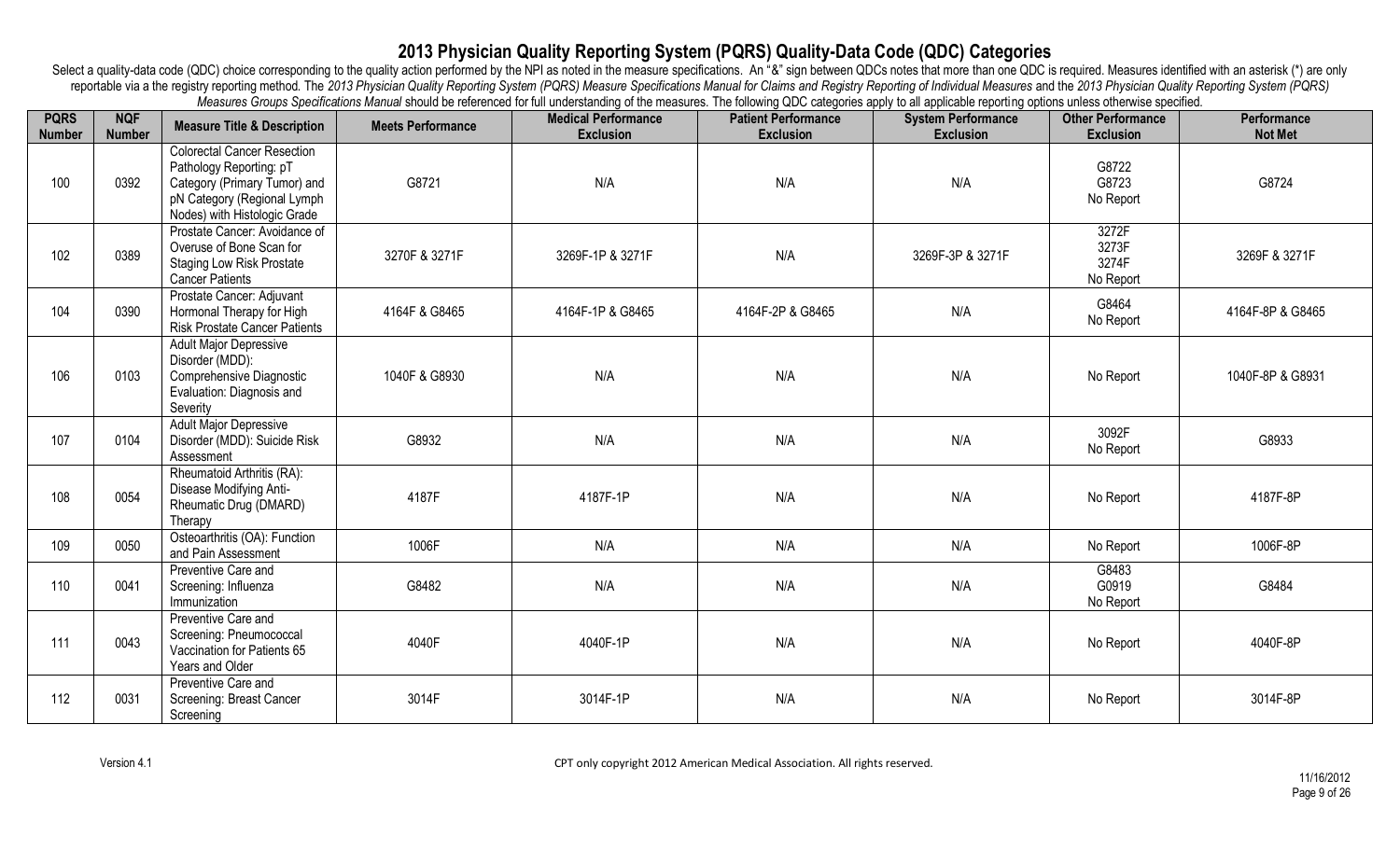| <b>PQRS</b><br><b>Number</b> | <b>NQF</b><br><b>Number</b> | <b>Measure Title &amp; Description</b>                                                                                                                                                                        | <b>Meets Performance</b>                                                              | measures creaps operations mariaa should be referenced for iail anderstanding or the measures. The renowing QDO categories apply to an applicable reporting options aniess circumse specified.<br><b>Medical Performance</b><br><b>Exclusion</b> | <b>Patient Performance</b><br><b>Exclusion</b> | <b>System Performance</b><br><b>Exclusion</b> | <b>Other Performance</b><br><b>Exclusion</b>             | Performance<br><b>Not Met</b>    |
|------------------------------|-----------------------------|---------------------------------------------------------------------------------------------------------------------------------------------------------------------------------------------------------------|---------------------------------------------------------------------------------------|--------------------------------------------------------------------------------------------------------------------------------------------------------------------------------------------------------------------------------------------------|------------------------------------------------|-----------------------------------------------|----------------------------------------------------------|----------------------------------|
| 113                          | 0034                        | Preventive Care and<br>Screening: Colorectal Cancer<br>Screening                                                                                                                                              | 3017F                                                                                 | 3017F-1P                                                                                                                                                                                                                                         | N/A                                            | N/A                                           | No Report                                                | 3017F-8P                         |
| 116                          | 0058                        | <b>Antibiotic Treatment for Adults</b><br>with Acute Bronchitis:<br>Avoidance of Inappropriate<br>Use                                                                                                         | 4124F                                                                                 | 4120F-1P                                                                                                                                                                                                                                         | N/A                                            | N/A                                           | No Report                                                | 4120F                            |
| 117                          | 0055                        | Diabetes Mellitus: Dilated Eye<br>Exam                                                                                                                                                                        | 2022F<br>2024F<br>2026F<br>3072F                                                      | N/A                                                                                                                                                                                                                                              | N/A                                            | N/A                                           | No Report                                                | 2022F-8P<br>2024F-8P<br>2026F-8P |
| $*118$                       | 0066                        | Coronary Artery Disease<br>(CAD): Angiotensin-Converting<br>Enzyme (ACE) Inhibitor or<br>Angiotensin Receptor Blocker<br>(ARB) Therapy - Diabetes or<br>Left Ventricular Systolic<br>Dysfunction (LVEF < 40%) | G8935<br>------------<br>G8473                                                        | N/A                                                                                                                                                                                                                                              | N/A                                            | N/A                                           | G8936<br>No Report<br>------------<br>G8474<br>No Report | G8937<br>-----------<br>G8475    |
| 119                          | 0062                        | Diabetes: Medical Attention for<br>Nephropathy                                                                                                                                                                | 3060F<br>3061F<br>3062F<br>3066F<br>G8506                                             | N/A                                                                                                                                                                                                                                              | N/A                                            | N/A                                           | No Report                                                | 3060F-8P<br>3061F-8P<br>3062F-8P |
| 121                          | AQA                         | Adult Kidney Disease:<br>LaboratoryTesting (Lipid<br>Profile)                                                                                                                                                 | G8725                                                                                 | N/A                                                                                                                                                                                                                                              | N/A                                            | N/A                                           | G8726<br>No Report                                       | G8728                            |
| 122                          | AQA                         | Adult Kidney Disease: Blood<br>Pressure Management                                                                                                                                                            | G8476<br>G8477 & 0513F                                                                | N/A                                                                                                                                                                                                                                              | N/A                                            | N/A                                           | No Report                                                | G8478<br>0513F-8P & G8477        |
| 123                          | AQA                         | Adult Kidney Disease: Patients<br>On Erythropoiesis-Stimulating<br>Agent (ESA) - Hemoglobin<br>Level $> 12.0$ g/dL                                                                                            | G0908 & 4171F<br>(NOTE: A lower performance<br>rate is desirable for this<br>measure) | N/A                                                                                                                                                                                                                                              | N/A                                            | N/A                                           | G0909 & 4171F<br>4172F<br>No Report                      | G0910 & 4171F                    |
| 126                          | 0417                        | Diabetes Mellitus: Diabetic<br>Foot and Ankle Care,<br>Peripheral Neuropathy -<br>Neurological Evaluation                                                                                                     | G8404                                                                                 | N/A                                                                                                                                                                                                                                              | N/A                                            | N/A                                           | G8406<br>No Report                                       | G8405                            |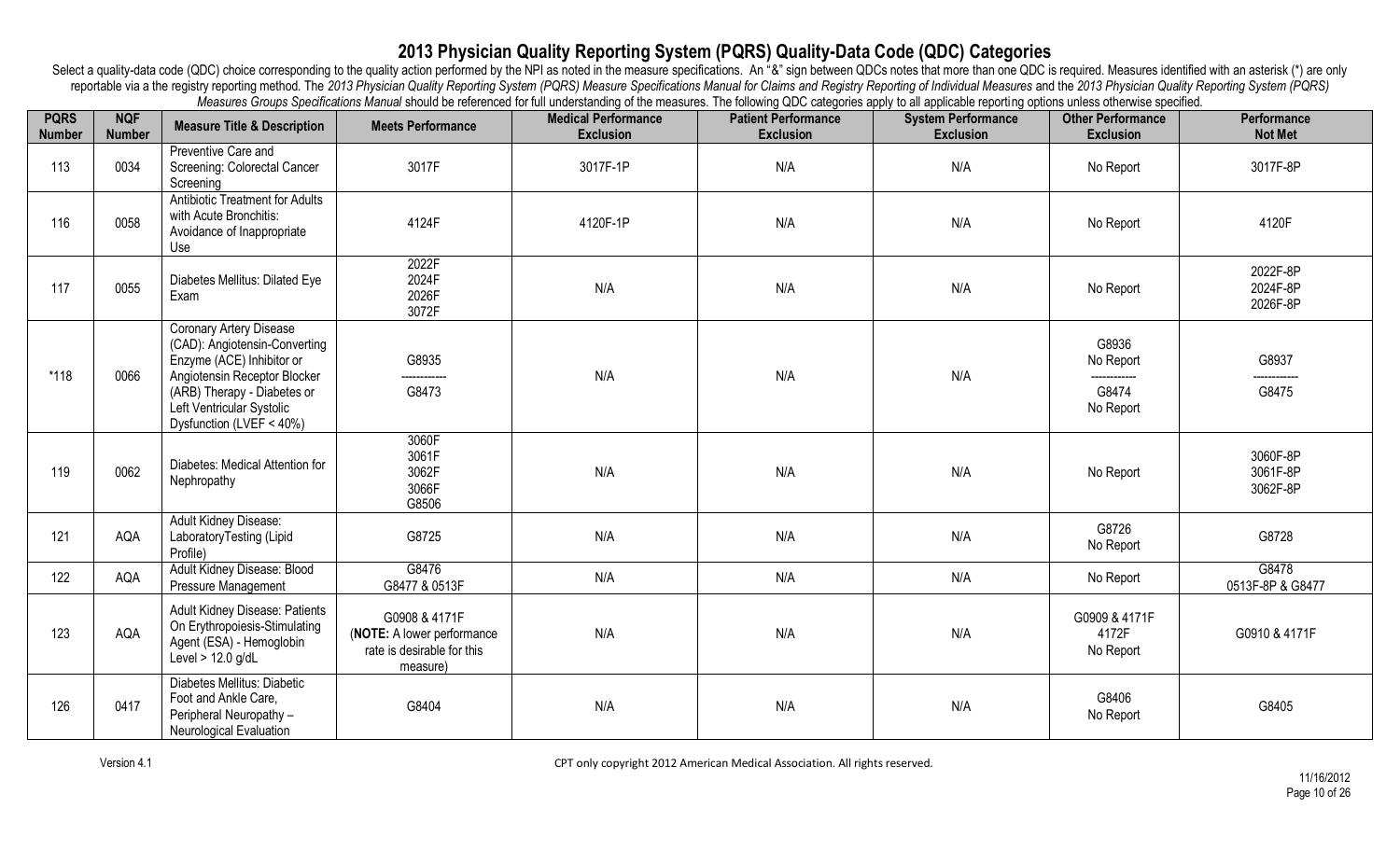| <b>PQRS</b><br><b>Number</b> | <b>NQF</b><br><b>Number</b> | <b>Measure Title &amp; Description</b>                                                                                            | <b>Meets Performance</b> | incasures Groups operintations manual should be relefenced for unit understanding or the measures. The ionoming QDC talegones apply to all applicable reporting opitions unless otherwise specified.<br><b>Medical Performance</b><br><b>Exclusion</b> | <b>Patient Performance</b><br><b>Exclusion</b> | <b>System Performance</b><br><b>Exclusion</b> | <b>Other Performance</b><br><b>Exclusion</b> | Performance<br><b>Not Met</b> |
|------------------------------|-----------------------------|-----------------------------------------------------------------------------------------------------------------------------------|--------------------------|--------------------------------------------------------------------------------------------------------------------------------------------------------------------------------------------------------------------------------------------------------|------------------------------------------------|-----------------------------------------------|----------------------------------------------|-------------------------------|
| 127                          | 0416                        | Diabetes Mellitus: Diabetic<br>Foot and Ankle Care, Ulcer<br>Prevention - Evaluation of<br>Footwear                               | G8410                    | N/A                                                                                                                                                                                                                                                    | N/A                                            | N/A                                           | G8416<br>No Report                           | G8415                         |
| 128                          | 0421                        | Preventive Care and<br>Screening: Body Mass Index<br>(BMI) Screening and Follow-<br>Up                                            | G8420<br>G8417<br>G8418  | N/A                                                                                                                                                                                                                                                    | N/A                                            | N/A                                           | G8422<br>G8938<br>No Report                  | G8421<br>G8419                |
| 130                          | 0419                        | Documentation of Current<br>Medications in the Medical<br>Record                                                                  | G8427                    | N/A                                                                                                                                                                                                                                                    | N/A                                            | N/A                                           | G8430<br>No Report                           | G8428                         |
| 131                          | 0420                        | Pain Assessment and Follow-<br>Up                                                                                                 | G8730<br>G8731           | N/A                                                                                                                                                                                                                                                    | N/A                                            | N/A                                           | G8442<br>G8939<br>No Report                  | G8732<br>G8509                |
| 134                          | 0418                        | Preventive Care and<br>Screening: Screening for<br>Clinical Depression and<br>Follow-Up Plan                                      | G8431<br>G8510           | N/A                                                                                                                                                                                                                                                    | N/A                                            | N/A                                           | G8433<br>G8940<br>No Report                  | G8432<br>G8511                |
| $*137$                       | 0650                        | Melanoma: Continuity of Care<br>- Recall System                                                                                   | 7010F                    | N/A                                                                                                                                                                                                                                                    | N/A                                            | 7010F-3P                                      | No Report                                    | 7010F-8P                      |
| $*138$                       | 0561                        | Melanoma: Coordination of<br>Care                                                                                                 | 5050F                    | N/A                                                                                                                                                                                                                                                    | 5050F-2P                                       | 5050F-3P                                      | No Report                                    | 5050F-8P                      |
| 140                          | 0566                        | Age-Related Macular<br>Degeneration (AMD):<br>Counseling on Antioxidant<br>Supplement                                             | 4177F                    | N/A                                                                                                                                                                                                                                                    | N/A                                            | N/A                                           | No Report                                    | 4177F-8P                      |
| 141                          | 0563                        | Primary Open-Angle Glaucoma<br>(POAG): Reduction of<br>Intraocular Pressure (IOP) by<br>15% OR Documentation of a<br>Plan of Care | 3284F<br>0517F & 3285F   | N/A                                                                                                                                                                                                                                                    | N/A                                            | N/A                                           | No Report                                    | 0517F-8P & 3285F<br>3284F-8P  |
| 142                          | 0051                        | Osteoarthritis (OA):<br>Assessment for Use of Anti-<br>Inflammatory or Analgesic<br>Over-the-Counter (OTC)<br>Medications         | 1007F                    | N/A                                                                                                                                                                                                                                                    | N/A                                            | N/A                                           | No Report                                    | 1007F-8P                      |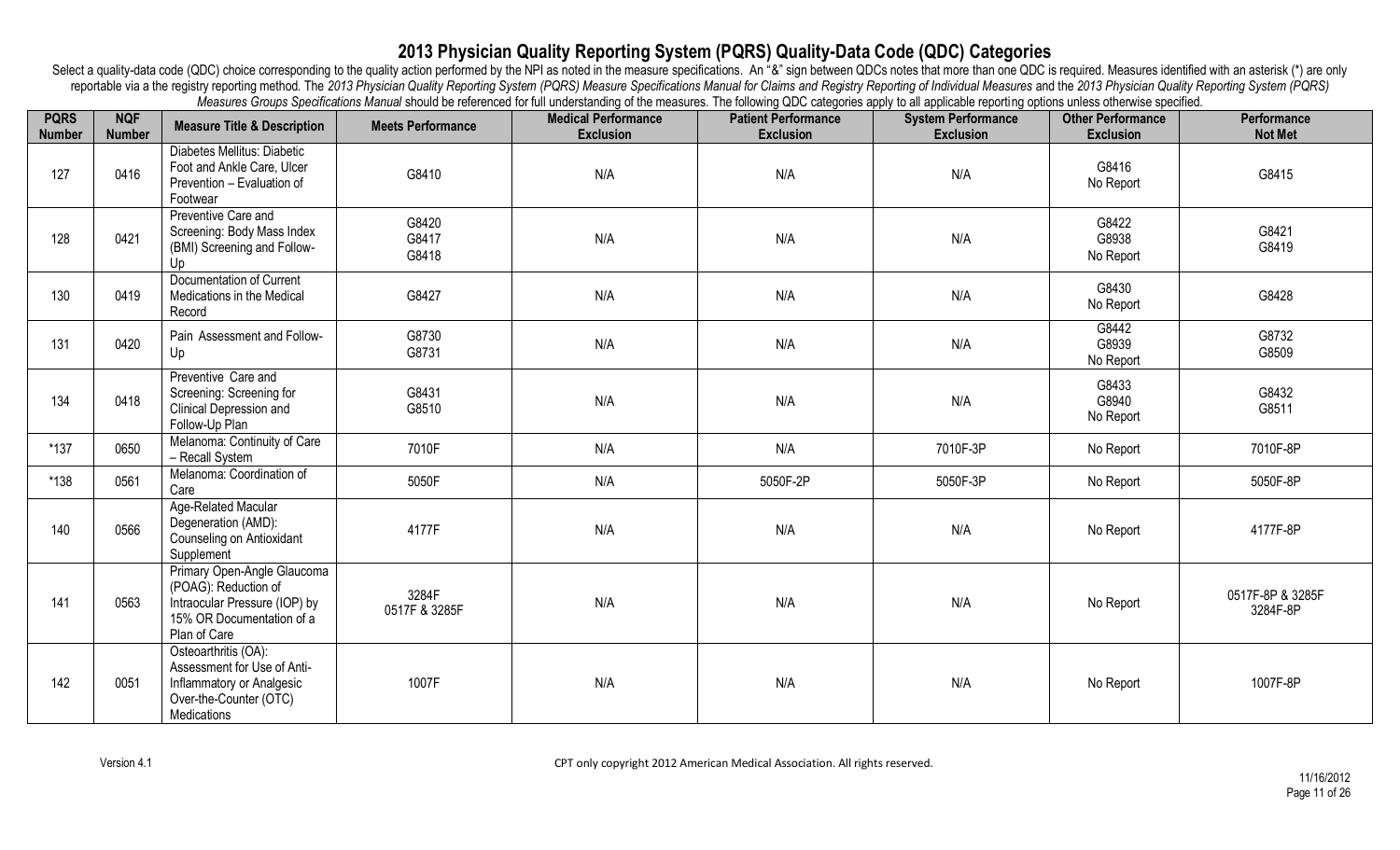| <b>PQRS</b><br><b>Number</b> | <b>NQF</b><br><b>Number</b> | <b>Measure Title &amp; Description</b>                                                                                    | <b>Meets Performance</b>                                                      | measures creaps operations manual should be referenced for iail understanding or the measures. The rulewing QDO categories apply to all applicable reporting options aniess strict wise specified.<br><b>Medical Performance</b><br><b>Exclusion</b> | <b>Patient Performance</b><br><b>Exclusion</b> | <b>System Performance</b><br><b>Exclusion</b> | <b>Other Performance</b><br><b>Exclusion</b> | Performance<br><b>Not Met</b>                      |
|------------------------------|-----------------------------|---------------------------------------------------------------------------------------------------------------------------|-------------------------------------------------------------------------------|------------------------------------------------------------------------------------------------------------------------------------------------------------------------------------------------------------------------------------------------------|------------------------------------------------|-----------------------------------------------|----------------------------------------------|----------------------------------------------------|
| $*143$                       | 0384                        | Oncology: Medical and<br>Radiation - Pain Intensity<br>Quantified                                                         | 1125F<br>1126F                                                                | N/A                                                                                                                                                                                                                                                  | N/A                                            | N/A                                           | No Report                                    | 1125F-8P                                           |
| $*144$                       | 0383                        | Oncology: Medical and<br>Radiation - Plan of Care for<br>Pain                                                             | 0521F                                                                         | N/A                                                                                                                                                                                                                                                  | N/A                                            | N/A                                           | No Report                                    | 0521F-8P                                           |
| 145                          | 0510                        | Radiology: Exposure Time<br>Reported for Procedures Using<br>Fluoroscopy                                                  | 6045F                                                                         | N/A                                                                                                                                                                                                                                                  | N/A                                            | N/A                                           | No Report                                    | 6045F-8P                                           |
| 146                          | 0508                        | Radiology: Inappropriate Use<br>of "Probably Benign"<br>Assessment Category in<br>Mammography Screening                   | 3343F<br>(NOTE: A lower performance<br>rate is desirable for this<br>measure) | N/A                                                                                                                                                                                                                                                  | N/A                                            | N/A                                           | No Report                                    | 3340F<br>3341F<br>3342F<br>3344F<br>3345F<br>3350F |
| 147                          | 0511                        | Nuclear Medicine: Correlation<br>with Existing Imaging Studies<br>for All Patients Undergoing<br><b>Bone Scintigraphy</b> | 3570F                                                                         | N/A                                                                                                                                                                                                                                                  | N/A                                            | 3570F-3P                                      | No Report                                    | 3570F-8P                                           |
| 148                          | 0322                        | Back Pain: Initial Visit                                                                                                  | 1130F                                                                         | N/A                                                                                                                                                                                                                                                  | N/A                                            | N/A                                           | 0526F<br>No Report                           | 1130F-8P                                           |
| 149                          | 0319                        | Back Pain: Physical Exam                                                                                                  | 2040F                                                                         | N/A                                                                                                                                                                                                                                                  | N/A                                            | N/A                                           | 0526F<br>No Report                           | 2040F-8P                                           |
| 150                          | 0315                        | Back Pain: Advice for Normal<br>Activities                                                                                | 4245F                                                                         | N/A                                                                                                                                                                                                                                                  | N/A                                            | N/A                                           | 0526F<br>No Report                           | 4245F-8P                                           |
| 151                          | 0313                        | Back Pain: Advice Against Bed<br>Rest                                                                                     | 4248F                                                                         | N/A                                                                                                                                                                                                                                                  | N/A                                            | N/A                                           | 0526F<br>No Report                           | 4248F-8P                                           |
| 154                          | AQA                         | Falls: Risk Assessment                                                                                                    | 3288F & 1100F                                                                 | 3288F-1P & 1100F                                                                                                                                                                                                                                     | N/A                                            | N/A                                           | 1101F<br>1101F-8P<br>No Report               | 3288F-8P & 1100F                                   |
| 155                          | AQA                         | Falls: Plan of Care                                                                                                       | 0518F                                                                         | 0518F-1P                                                                                                                                                                                                                                             | N/A                                            | N/A                                           | No Report                                    | 0518F-8P                                           |
| 156                          | 0382                        | <b>Oncology: Radiation Dose</b><br><b>Limits to Normal Tissues</b>                                                        | 0520F                                                                         | N/A                                                                                                                                                                                                                                                  | N/A                                            | N/A                                           | No Report                                    | 0520F-8P                                           |
| 157                          | 0455                        | Thoracic Surgery: Recording of<br>Clinical Stage Prior to Lung<br>Cancer or Esophageal Cancer<br>Resection                | 3323F                                                                         | N/A                                                                                                                                                                                                                                                  | N/A                                            | N/A                                           | No Report                                    | 3323F-8P                                           |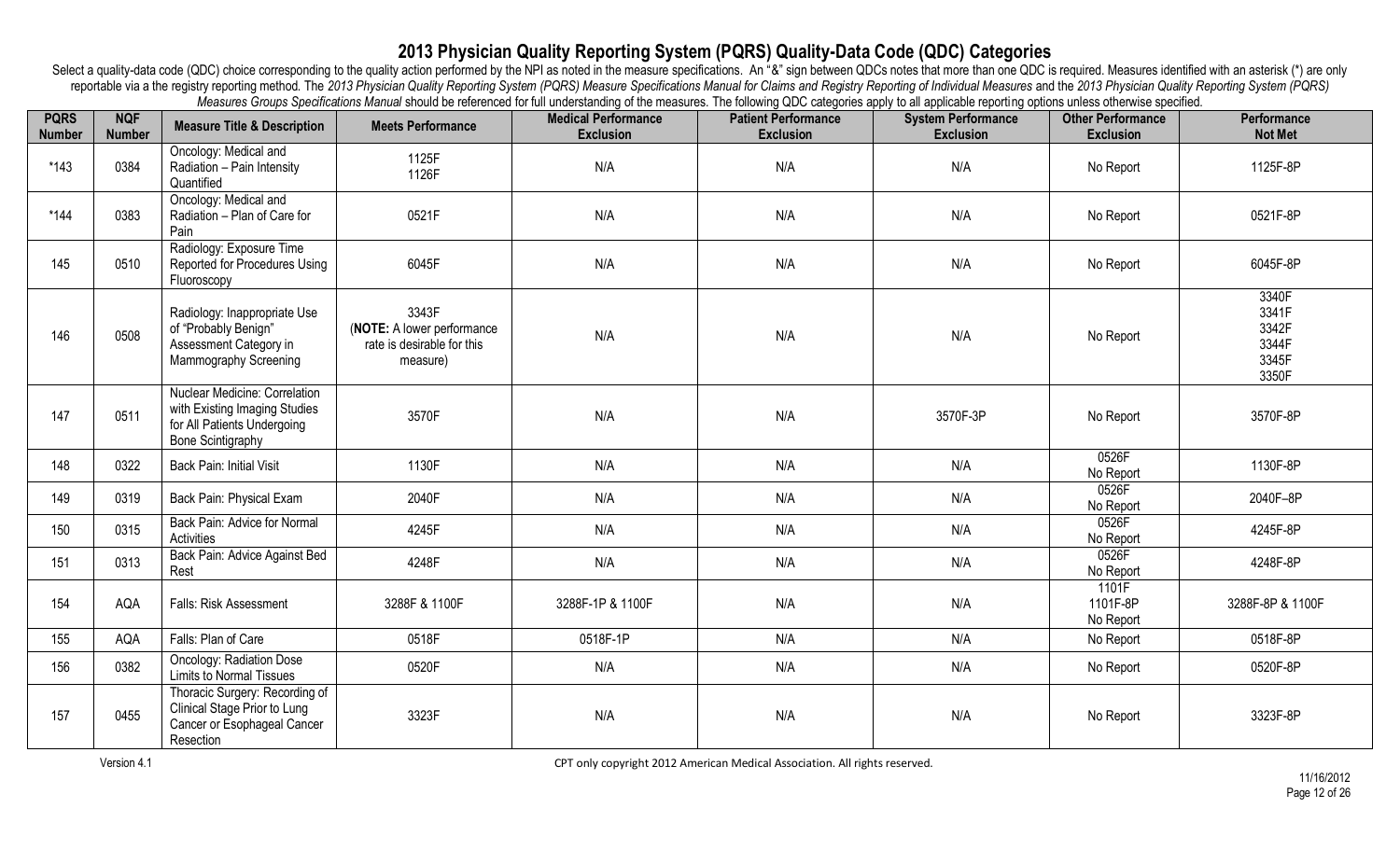| <b>PQRS</b><br><b>Number</b> | <b>NQF</b><br><b>Number</b> | <b>Measure Title &amp; Description</b>                                                                                                                             | <b>Meets Performance</b>                                                      | incastrics Oroups openinations martial should be referenced for thir understanding or the micastres. The ionoming QDO categories apply to all applicable reporting opitions unless otherwise specified.<br><b>Medical Performance</b><br><b>Exclusion</b> | <b>Patient Performance</b><br><b>Exclusion</b> | <b>System Performance</b><br><b>Exclusion</b> | <b>Other Performance</b><br><b>Exclusion</b> | Performance<br><b>Not Met</b>                |
|------------------------------|-----------------------------|--------------------------------------------------------------------------------------------------------------------------------------------------------------------|-------------------------------------------------------------------------------|-----------------------------------------------------------------------------------------------------------------------------------------------------------------------------------------------------------------------------------------------------------|------------------------------------------------|-----------------------------------------------|----------------------------------------------|----------------------------------------------|
| *159                         | 0404                        | HIV/AIDS: CD4+ Cell Count or<br>CD4+ Percentage                                                                                                                    | 3500F                                                                         | N/A                                                                                                                                                                                                                                                       | N/A                                            | N/A                                           | No Report                                    | 3500F-8P                                     |
| *160                         | 0405                        | <b>Individual Measures</b><br>Reporting: HIV/AIDS:<br>Pneumocystis Jiroveci<br>Pneumonia (PCP) Prophylaxis                                                         | 4280F                                                                         | 4280F-1P                                                                                                                                                                                                                                                  | N/A                                            | N/A                                           | No Report                                    | 4280F-8P                                     |
| *160                         | 0405                        | <b>Measures Group Reporting:</b><br>HIV/AIDS: Pneumocystis<br>Jiroveci Pneumonia (PCP)<br>Prophylaxis                                                              | 4280F & 3494F                                                                 | 4280F-1P & 3494F<br>3495F<br>3496F                                                                                                                                                                                                                        | N/A                                            | N/A                                           | No Report                                    | 3494F-8P<br>4280F-8P & 3494F                 |
| $*161$                       | 0406                        | <b>Individual Measures</b><br>Reporting: HIV/AIDS:<br>Adolescent and Adult Patients<br>with HIV/AIDS Who Are<br><b>Prescribed Potent Antiretroviral</b><br>Therapy | 4276F                                                                         | N/A                                                                                                                                                                                                                                                       | N/A                                            | N/A                                           | No Report                                    | 4276F-8P                                     |
| $*161$                       | 0406                        | <b>Measures Group Reporting:</b><br>HIV/AIDS: Adolescent and<br>Adult Patients with HIV/AIDS<br>Who Are Prescribed Potent<br>Antiretroviral Therapy                | 4276F & 3492F<br>4276F & 3490F                                                | N/A                                                                                                                                                                                                                                                       | N/A                                            | N/A                                           | 3493F<br>No Report                           | 4276F-8P & 3492F<br>4276F-8P & 3490F         |
| *162                         | 0407                        | <b>Individual Measures</b><br>Reporting: HIV/AIDS: HIV<br><b>RNA Control After Six Months</b><br>of Potent Antiretroviral Therapy                                  | 3502F<br>3503F & 0575F                                                        | N/A                                                                                                                                                                                                                                                       | N/A                                            | N/A                                           | No Report                                    | 3502F-8P<br>0575F-8P & 3503F                 |
| $*162$                       | 0407                        | <b>Measures Group Reporting:</b><br>HIV/AIDS: HIV RNA Control<br>After Six Months of Potent<br>Antiretroviral Therapy                                              | 3502F & 4270F<br>3503F & 0575F & 4270F                                        | N/A                                                                                                                                                                                                                                                       | N/A                                            | N/A                                           | 4271F<br>No Report                           | 3502F-8P & 4270F<br>0575F-8P & 3503F & 4270F |
| 163                          | 0056                        | Diabetes Mellitus: Foot Exam                                                                                                                                       | 2028F                                                                         | 2028F-1P                                                                                                                                                                                                                                                  | N/A                                            | N/A                                           | No Report                                    | 2028F-8P                                     |
| $*164$                       | 0129                        | Coronary Artery Bypass Graft<br>(CABG): Prolonged Intubation                                                                                                       | G8569<br>(NOTE: A lower performance<br>rate is desirable for this<br>measure) | N/A                                                                                                                                                                                                                                                       | N/A                                            | N/A                                           | No Report                                    | G8570                                        |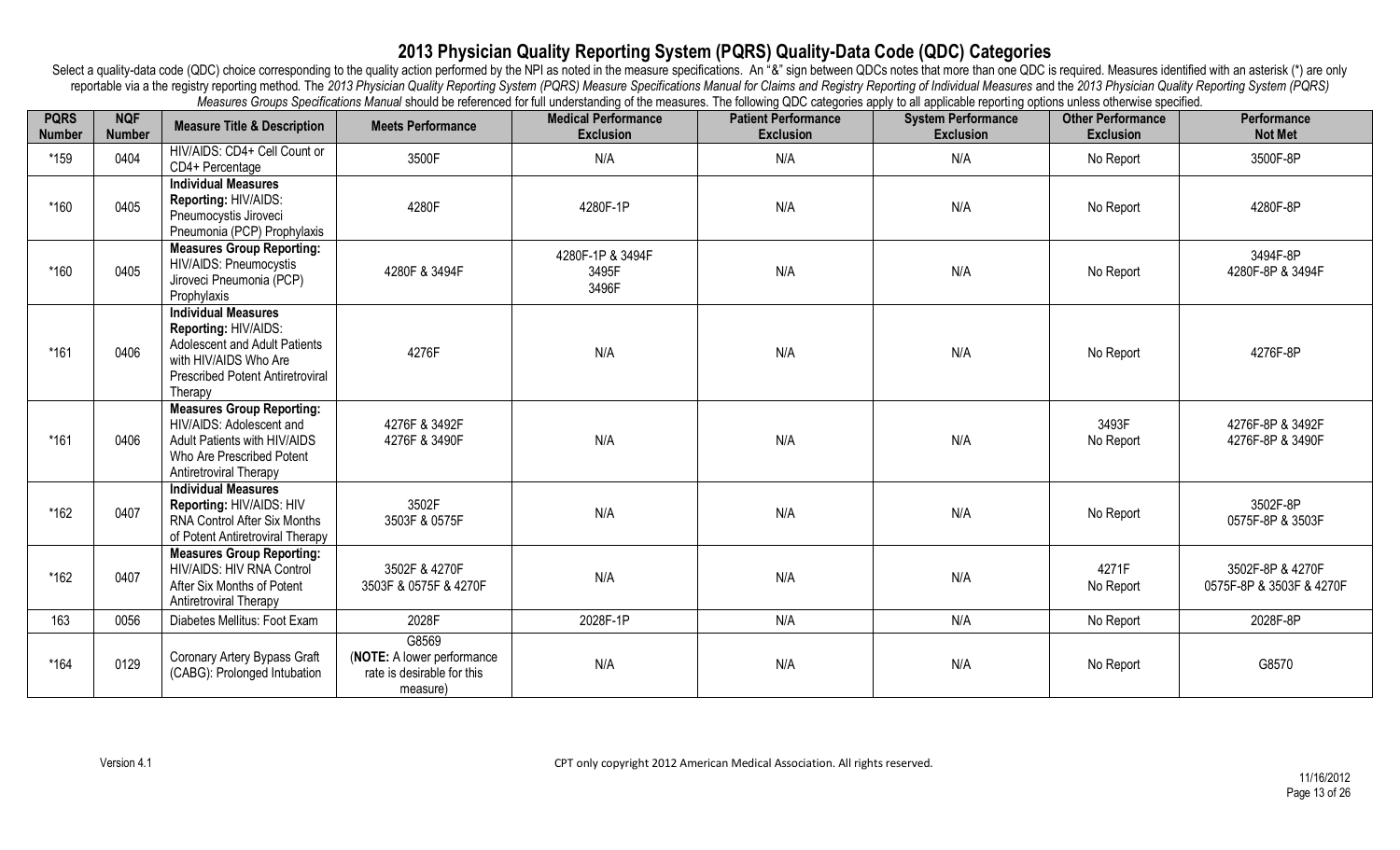| <b>PQRS</b><br><b>Number</b> | <b>NQF</b><br><b>Number</b> | <b>Measure Title &amp; Description</b>                                                                                               | <b>Meets Performance</b>                                                      | mododroo Orodpo Opomodiono mandaronodi o roloriood ior idir dhaorotanamy or tho mododroo. The ionominy &DO odtogonoo apply to all applicable reporting options anioos othermico opomioa.<br><b>Medical Performance</b><br><b>Exclusion</b> | <b>Patient Performance</b><br><b>Exclusion</b> | <b>System Performance</b><br><b>Exclusion</b> | <b>Other Performance</b><br><b>Exclusion</b> | Performance<br><b>Not Met</b> |
|------------------------------|-----------------------------|--------------------------------------------------------------------------------------------------------------------------------------|-------------------------------------------------------------------------------|--------------------------------------------------------------------------------------------------------------------------------------------------------------------------------------------------------------------------------------------|------------------------------------------------|-----------------------------------------------|----------------------------------------------|-------------------------------|
| $*165$                       | 0130                        | Coronary Artery Bypass Graft<br>(CABG): Deep Sternal Wound<br>Infection Rate                                                         | G8571<br>(NOTE: A lower performance<br>rate is desirable for this<br>measure) | N/A                                                                                                                                                                                                                                        | N/A                                            | N/A                                           | No Report                                    | G8572                         |
| $*166$                       | 0131                        | Coronary Artery Bypass Graft<br>(CABG): Stroke                                                                                       | G8573<br>(NOTE: A lower performance<br>rate is desirable for this<br>measure) | N.A                                                                                                                                                                                                                                        | N/A                                            | N/A                                           | No Report                                    | G8574                         |
| $*167$                       | 0114                        | Coronary Artery Bypass Graft<br>(CABG): Postoperative Renal<br>Failure                                                               | G8575<br>(NOTE: A lower performance<br>rate is desirable for this<br>measure) | N/A                                                                                                                                                                                                                                        | N/A                                            | N/A                                           | No Report                                    | G8576                         |
| *168                         | 0115                        | Coronary Artery Bypass Graft<br>(CABG): Surgical Re-<br>exploration                                                                  | G8577<br>(NOTE: A lower performance<br>rate is desirable for this<br>measure) | N/A                                                                                                                                                                                                                                        | N/A                                            | N/A                                           | No Report                                    | G8578                         |
| *169                         | 0237                        | Coronary Artery Bypass Graft<br>(CABG): Antiplatelet<br>Medications at Discharge                                                     | G8579                                                                         | N/A                                                                                                                                                                                                                                        | N/A                                            | N/A                                           | G8580<br>No Report                           | G8581                         |
| *170                         | 0238                        | Coronary Artery Bypass Graft<br>(CABG): Beta-Blockers<br>Administered at Discharge                                                   | G8582                                                                         | N/A                                                                                                                                                                                                                                        | N/A                                            | N/A                                           | G8583<br>No Report                           | G8584                         |
| $*171$                       | 0118                        | Coronary Artery Bypass Graft<br>(CABG): Anti-Lipid Treatment<br>at Discharge                                                         | G8585                                                                         | N/A                                                                                                                                                                                                                                        | N/A                                            | N/A                                           | G8586<br>No Report                           | G8587                         |
| 172                          | 0259                        | Hemodialysis Vascular Access<br>Decision-Making by Surgeon to<br>Maximize Placement of<br>Autogenous Arterial Venous<br>(AV) Fistula | G8530                                                                         | N/A                                                                                                                                                                                                                                        | N/A                                            | N/A                                           | G8531<br>No Report                           | G8532                         |
| 173                          | AQA                         | Preventive Care and<br>Screening: Unhealthy Alcohol<br>Use - Screening                                                               | 3016F                                                                         | 3016F-1P                                                                                                                                                                                                                                   | N/A                                            | N/A                                           | No Report                                    | 3016F-8P                      |
| 176                          | AQA                         | Rheumatoid Arthritis (RA):<br><b>Tuberculosis Screening</b>                                                                          | 3455F & 4195F                                                                 | 3455F-1P & 4195F                                                                                                                                                                                                                           | N/A                                            | N/A                                           | 4196F<br>No Report                           | 3455F-8P & 4195F              |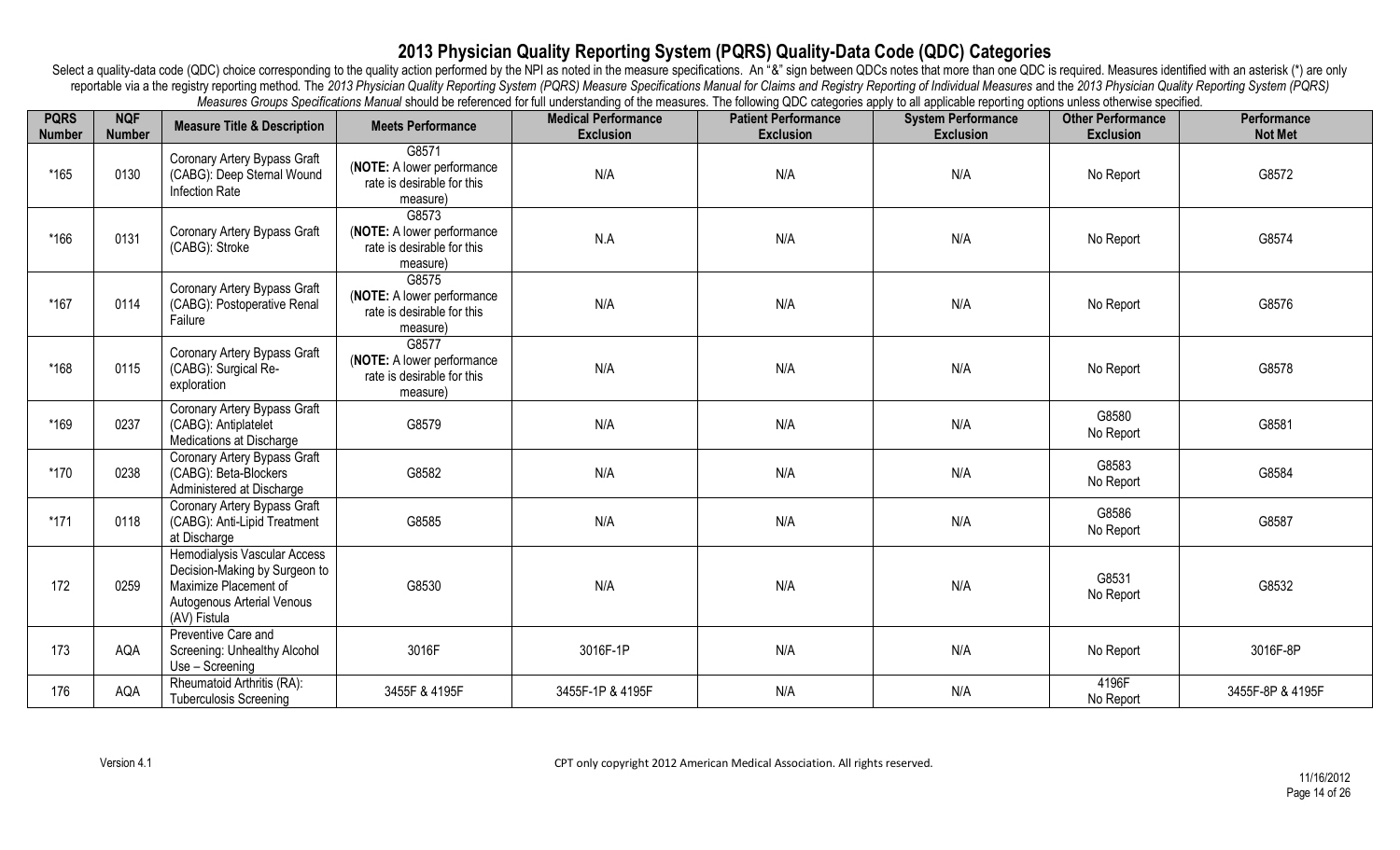| <b>PQRS</b><br><b>Number</b> | <b>NQF</b><br><b>Number</b> | <b>Measure Title &amp; Description</b>                                                                                                                 | <b>Meets Performance</b>        | moderno croppo opomodiono manda criciale do reference for un anderotamany or the moderno. The following &DO daegoned apply to all application reporting options aniece of lor mode opomioa.<br><b>Medical Performance</b><br><b>Exclusion</b> | <b>Patient Performance</b><br><b>Exclusion</b> | <b>System Performance</b><br><b>Exclusion</b> | <b>Other Performance</b><br><b>Exclusion</b> | Performance<br><b>Not Met</b> |
|------------------------------|-----------------------------|--------------------------------------------------------------------------------------------------------------------------------------------------------|---------------------------------|-----------------------------------------------------------------------------------------------------------------------------------------------------------------------------------------------------------------------------------------------|------------------------------------------------|-----------------------------------------------|----------------------------------------------|-------------------------------|
| 177                          | AQA                         | Rheumatoid Arthritis (RA):<br>Periodic Assessment of<br><b>Disease Activity</b>                                                                        | 3470F<br>3471F<br>3472F         | N/A                                                                                                                                                                                                                                           | N/A                                            | N/A                                           | No Report                                    | 3470F-8P                      |
| 178                          | AQA                         | Rheumatoid Arthritis (RA):<br><b>Functional Status Assessment</b>                                                                                      | 1170F                           | N/A                                                                                                                                                                                                                                           | N/A                                            | N/A                                           | No Report                                    | 1170F-8P                      |
| 179                          | AQA                         | Rheumatoid Arthritis (RA):<br>Assessment and Classification<br>of Disease Prognosis                                                                    | 3475F<br>3476F                  | N/A                                                                                                                                                                                                                                           | N/A                                            | N/A                                           | No Report                                    | 3475F-8P                      |
| 180                          | AQA                         | Rheumatoid Arthritis (RA):<br>Glucocorticoid Management                                                                                                | 4192F<br>4193F<br>4194F & 0540F | 0540F-1P & 4194F                                                                                                                                                                                                                              | N/A                                            | N/A                                           | No Report                                    | 4194F-8P<br>0540F-8P & 4194F  |
| 181                          | AQA                         | Elder Maltreatment Screen and<br>Follow-Up Plan                                                                                                        | G8733<br>G8734                  | N/A                                                                                                                                                                                                                                           | N/A                                            | N/A                                           | G8535<br>G8941<br>No Report                  | G8536<br>G8735                |
| 182                          | AQA                         | <b>Functional Outcome</b><br>Assessment                                                                                                                | G8539<br>G8542<br>G8942         | N/A                                                                                                                                                                                                                                           | N/A                                            | N/A                                           | G8540<br>No Report                           | G8541<br>G8543                |
| 183                          | 0399                        | Hepatitis C: Hepatitis A<br>Vaccination in Patients with<br><b>HCV</b>                                                                                 | 4148F<br>3215F                  | 4148F-1P                                                                                                                                                                                                                                      | 4148F-2P                                       | N/A                                           | No Report                                    | 4148F-8P                      |
| 184                          | 0400                        | Hepatitis C: Hepatitis B<br>Vaccination in Patients with<br><b>HCV</b>                                                                                 | 4149F<br>3216F                  | 4149F-1P                                                                                                                                                                                                                                      | 4149F-2P                                       | N/A                                           | No Report                                    | 4149F-8P                      |
| 185                          | 0659                        | Endoscopy & Polyp<br>Surveillance: Colonoscopy<br>Interval for Patients with a<br>History of Adenomatous<br>Polyps - Avoidance of<br>Inappropriate Use | 0529F                           | 0529F-1P                                                                                                                                                                                                                                      | N/A                                            | 0529F-3P                                      | No Report                                    | 0529F-8P                      |
| $*187$                       | 0437                        | Stroke and Stroke<br>Rehabilitation: Thrombolytic<br>Therapy                                                                                           | G8600                           | N/A                                                                                                                                                                                                                                           | N/A                                            | N/A                                           | G8601<br>No Report                           | G8602                         |
| 188                          | N/A                         | Referral for Otologic Evaluation<br>for Patients with Congenital or<br>Traumatic Deformity of the Ear                                                  | G8556                           | N/A                                                                                                                                                                                                                                           | N/A                                            | N/A                                           | G8557<br>No Report                           | G8558                         |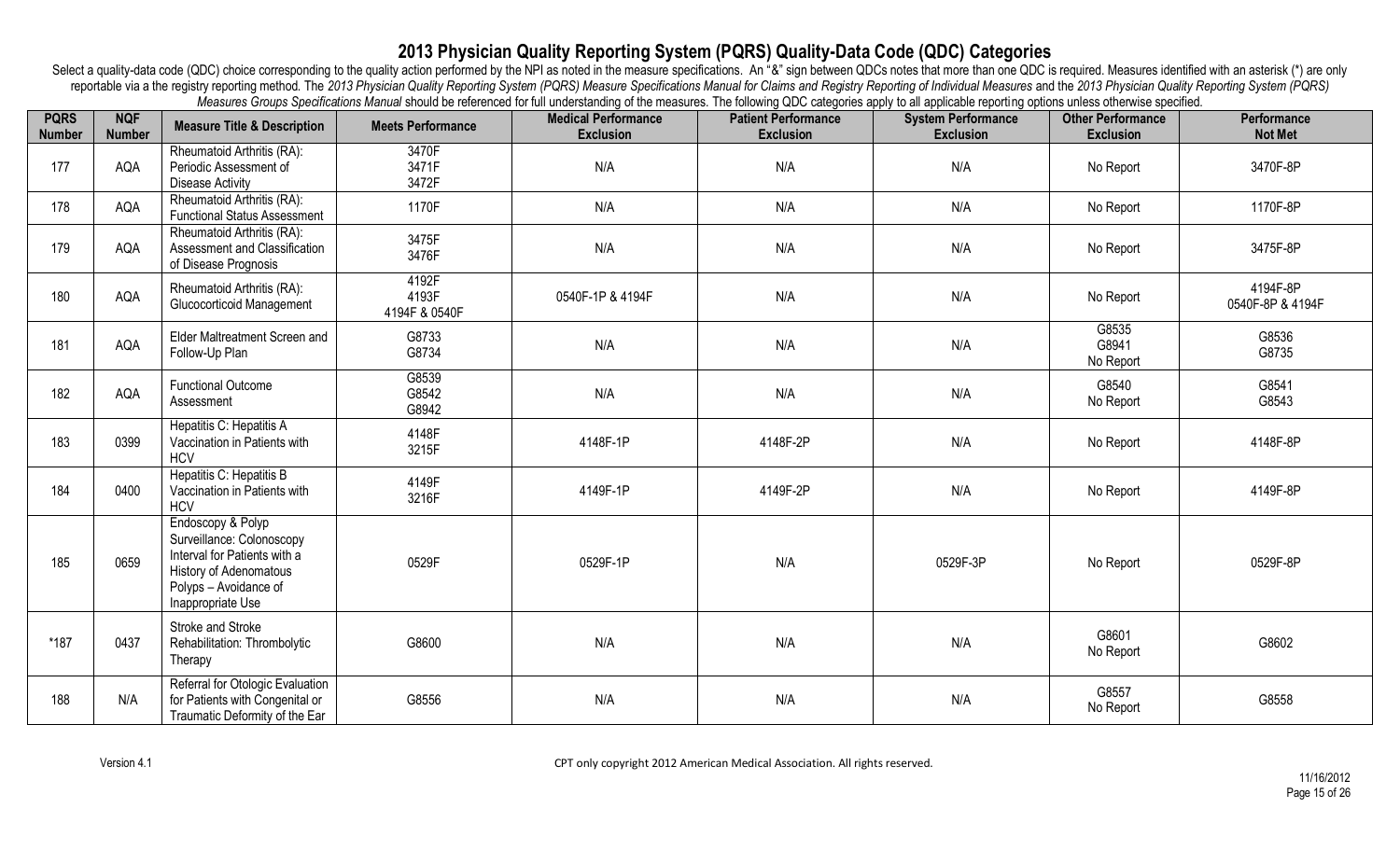| <b>PQRS</b><br><b>Number</b> | <b>NQF</b><br><b>Number</b> | <b>Measure Title &amp; Description</b>                                                                                                    | <b>Meets Performance</b>                                                      | mododros orodpo opomiodions manda snoud bo rolorilood for um andorstanding or the mododros. The ninoming QDO categories apply to all applicable reporting options aniess othermos specifical<br><b>Medical Performance</b><br><b>Exclusion</b> | <b>Patient Performance</b><br><b>Exclusion</b> | <b>System Performance</b><br><b>Exclusion</b> | <b>Other Performance</b><br><b>Exclusion</b> | <b>Performance</b><br><b>Not Met</b>                     |
|------------------------------|-----------------------------|-------------------------------------------------------------------------------------------------------------------------------------------|-------------------------------------------------------------------------------|------------------------------------------------------------------------------------------------------------------------------------------------------------------------------------------------------------------------------------------------|------------------------------------------------|-----------------------------------------------|----------------------------------------------|----------------------------------------------------------|
| *191                         | 0565                        | Cataracts: 20/40 or Better<br>Visual Acuity within 90 Days<br><b>Following Cataract Surgery</b>                                           | 4175F                                                                         | N/A                                                                                                                                                                                                                                            | N/A                                            | N/A                                           | No Report                                    | 4175F-8P                                                 |
| *192                         | 0564                        | <b>Cataracts: Complications</b><br>within 30 Days Following<br><b>Cataract Surgery Requiring</b><br><b>Additional Surgical Procedures</b> | G8627<br>(NOTE: A lower performance<br>rate is desirable for this<br>measure) | N/A                                                                                                                                                                                                                                            | N/A                                            | N/A                                           | No Report                                    | G8628                                                    |
| 193                          | 0454                        | Perioperative Temperature<br>Management                                                                                                   | 4250F & 4255F                                                                 | 4250F-1P & 4255F                                                                                                                                                                                                                               | N/A                                            | N/A                                           | 4256F<br>No Report                           | 4250F-8P & 4255F                                         |
| 194                          | 0386                        | Oncology: Cancer Stage<br>Documented                                                                                                      | 3300F<br>3301F                                                                | N/A                                                                                                                                                                                                                                            | N/A                                            | N/A                                           | No Report                                    | 3301F-8P                                                 |
| 195                          | 0507                        | Radiology: Stenosis<br>Measurement in Carotid<br><b>Imaging Studies</b>                                                                   | 3100F                                                                         | N/A                                                                                                                                                                                                                                            | N/A                                            | N/A                                           | No Report                                    | 3100F-8P                                                 |
| *197                         | 0074                        | Coronary Artery Disease<br>(CAD): Lipid Control                                                                                           | G8736<br>G8737 & 4013F & 0556F                                                | G8737 & 0556F & 4013F-1P                                                                                                                                                                                                                       | G8737 & 0556F & 4013F-2P                       | G8737 & 0556F & 4013F-3P                      | No Report                                    | G8737 & 4013F-8P<br>G8737 & 0556F-8P<br>G8943            |
| *198                         | 0079                        | Heart Failure: Left Ventricular<br>Ejection Fraction (LVEF)<br>Assessment                                                                 | G8738<br>G8739                                                                | N/A                                                                                                                                                                                                                                            | N/A                                            | N/A                                           | No Report                                    | G8740                                                    |
| 201                          | 0073                        | <b>Ischemic Vascular Disease</b><br>(IVD): Blood Pressure<br>Management                                                                   | G8588 & G8590                                                                 | N/A                                                                                                                                                                                                                                            | N/A                                            | N/A                                           | No Report                                    | G8588 & G8591<br>G8589 & G8590<br>G8589 & G8591<br>G8592 |
| 204                          | 0068                        | <b>Ischemic Vascular Disease</b><br>(IVD): Use of Aspirin or<br>Another Antithrombotic                                                    | G8598                                                                         | N/A                                                                                                                                                                                                                                            | N/A                                            | N/A                                           | No Report                                    | G8599                                                    |
| $*205$                       | 0409                        | HIV/AIDS: Sexually<br><b>Transmitted Disease</b><br>Screening for Chlamydia and<br>Gonorrhea                                              | 3511F                                                                         | N/A                                                                                                                                                                                                                                            | 3511F-2P                                       | N/A                                           | No Report                                    | 3511F-8P                                                 |
| *208                         | 0410                        | <b>HIV/AIDS: Sexually</b><br><b>Transmitted Disease</b><br>Screening for Syphilis                                                         | 3512F                                                                         | N/A                                                                                                                                                                                                                                            | 3512F-2P                                       | N/A                                           | No Report                                    | 3512F-8P                                                 |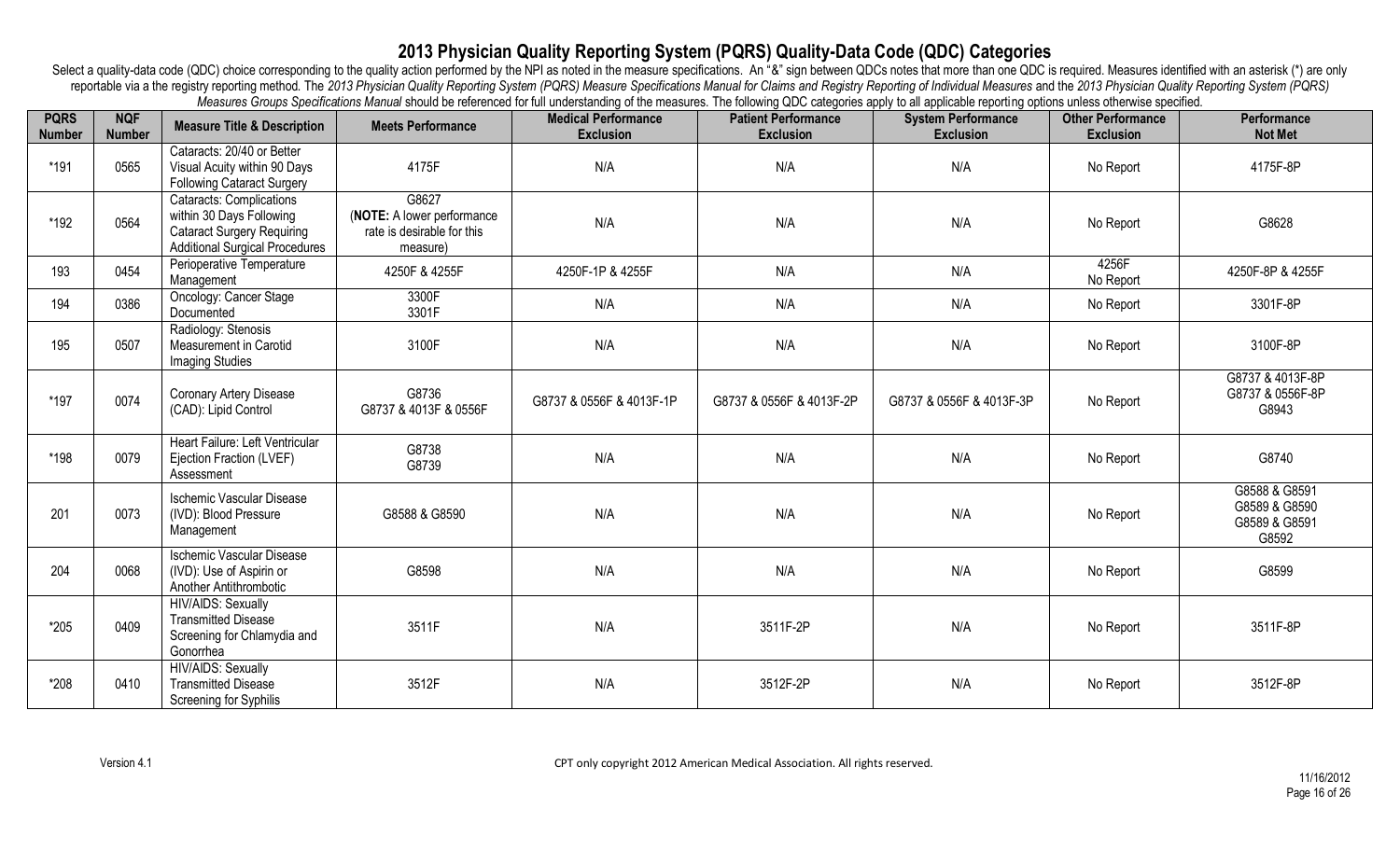| <b>PQRS</b><br><b>Number</b> | <b>NQF</b><br><b>Number</b> | <b>Measure Title &amp; Description</b>                                                                                                         | <b>Meets Performance</b> | measures creaps operations manual should be referenced for iail understanding or the measures. The number categories apply to all applicable reporting operations aniess circumse specified.<br><b>Medical Performance</b><br><b>Exclusion</b> | <b>Patient Performance</b><br><b>Exclusion</b> | <b>System Performance</b><br><b>Exclusion</b> | <b>Other Performance</b><br><b>Exclusion</b> | <b>Performance</b><br><b>Not Met</b> |
|------------------------------|-----------------------------|------------------------------------------------------------------------------------------------------------------------------------------------|--------------------------|------------------------------------------------------------------------------------------------------------------------------------------------------------------------------------------------------------------------------------------------|------------------------------------------------|-----------------------------------------------|----------------------------------------------|--------------------------------------|
| *209                         | 0445                        | <b>Functional Communication</b><br>Measure - Spoken Language<br>Comprehension                                                                  | G8603                    | N/A                                                                                                                                                                                                                                            | N/A                                            | N/A                                           | No Report                                    | G8604<br>G8605                       |
| $*210$                       | 0449                        | <b>Functional Communication</b><br>Measure - Attention                                                                                         | G8606                    | N/A                                                                                                                                                                                                                                            | N/A                                            | N/A                                           | No Report                                    | G8607<br>G8608                       |
| $*211$                       | 0448                        | <b>Functional Communication</b><br>Measure - Memory                                                                                            | G8609                    | N/A                                                                                                                                                                                                                                            | N/A                                            | N/A                                           | No Report                                    | G8610<br>G8611                       |
| $*212$                       | 0447                        | <b>Functional Communication</b><br>Measure - Motor Speech                                                                                      | G8612                    | N/A                                                                                                                                                                                                                                            | N/A                                            | N/A                                           | No Report                                    | G8613<br>G8614                       |
| $*213$                       | 0446                        | <b>Functional Communication</b><br>Measure - Reading                                                                                           | G8615                    | N/A                                                                                                                                                                                                                                            | N/A                                            | N/A                                           | No Report                                    | G8616<br>G8617                       |
| $*214$                       | 0444                        | <b>Functional Communication</b><br>Measure - Spoken Language<br>Expression                                                                     | G8618                    | N/A                                                                                                                                                                                                                                            | N/A                                            | N/A                                           | No Report                                    | G8619<br>G8620                       |
| $*215$                       | 0442                        | <b>Functional Communication</b><br>Measure - Writing                                                                                           | G8621                    | N/A                                                                                                                                                                                                                                            | N/A                                            | N/A                                           | No Report                                    | G8622<br>G8623                       |
| $*216$                       | 0443                        | <b>Functional Communication</b><br>Measure - Swallowing                                                                                        | G8624                    | N/A                                                                                                                                                                                                                                            | N/A                                            | N/A                                           | No Report                                    | G8625<br>G8626                       |
| $*217$                       | 0422                        | Functional Deficit: Change in<br><b>Risk-Adjusted Functional</b><br>Status for Patients with Knee<br>Impairments                               | G8647<br>G8648           | N/A                                                                                                                                                                                                                                            | N/A                                            | N/A                                           | G8649<br>No Report                           | G8650                                |
| $*218$                       | 0423                        | Functional Deficit: Change in<br><b>Risk-Adjusted Functional</b><br>Status for Patients with Hip<br>Impairments                                | G8651<br>G8652           | N/A                                                                                                                                                                                                                                            | N/A                                            | N/A                                           | G8653<br>No Report                           | G8654                                |
| $*219$                       | 0424                        | Functional Deficit: Change in<br><b>Risk-Adjusted Functional</b><br><b>Status for Patients with Lower</b><br>Leg, Foot or Ankle<br>Impairments | G8655<br>G8656           | N/A                                                                                                                                                                                                                                            | N/A                                            | N/A                                           | G8657<br>No Report                           | G8658                                |
| *220                         | 0425                        | Functional Deficit: Change in<br><b>Risk-Adjusted Functional</b><br>Status for Patients with Lumbar<br>Spine Impairments                       | G8659<br>G8660           | N/A                                                                                                                                                                                                                                            | N/A                                            | N/A                                           | G8661<br>No Report                           | G8662                                |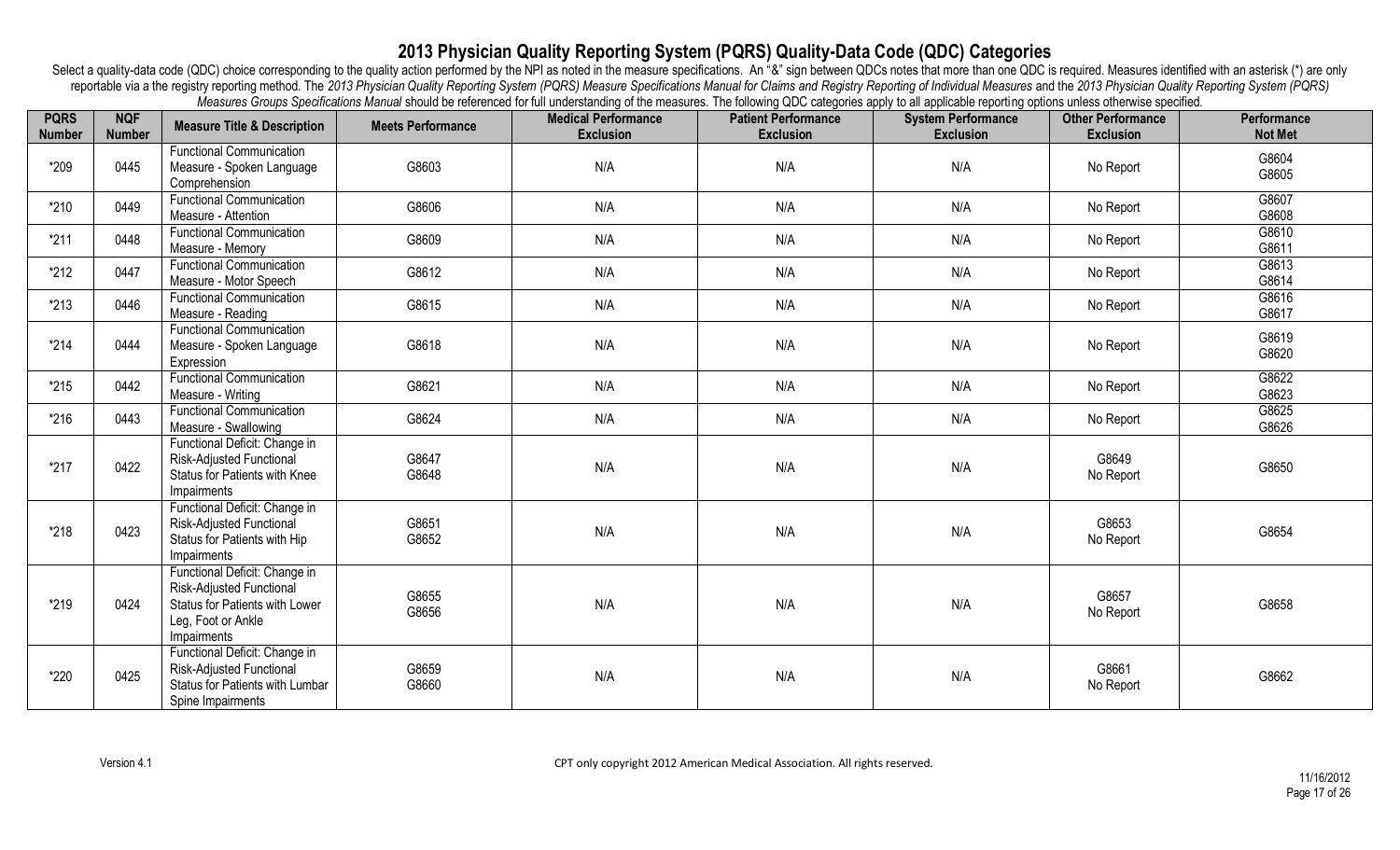| <b>PQRS</b><br><b>Number</b> | <b>NQF</b><br><b>Number</b> | <b>Measure Title &amp; Description</b>                                                                                                                                                       | <b>Meets Performance</b>       | incasares Oroups Openinations marial should be referenced for thir understanding or the micasures. The ionoming QDO categories apply to all applicable reporting opitions unless otherwise specified.<br><b>Medical Performance</b><br><b>Exclusion</b> | <b>Patient Performance</b><br><b>Exclusion</b> | <b>System Performance</b><br><b>Exclusion</b> | <b>Other Performance</b><br><b>Exclusion</b> | Performance<br><b>Not Met</b>                 |
|------------------------------|-----------------------------|----------------------------------------------------------------------------------------------------------------------------------------------------------------------------------------------|--------------------------------|---------------------------------------------------------------------------------------------------------------------------------------------------------------------------------------------------------------------------------------------------------|------------------------------------------------|-----------------------------------------------|----------------------------------------------|-----------------------------------------------|
| $*221$                       | 0426                        | Functional Deficit: Change in<br>Risk-Adjusted Functional<br><b>Status for Patients with</b><br>Shoulder Impairments                                                                         | G8663<br>G8664                 | N/A                                                                                                                                                                                                                                                     | N/A                                            | N/A                                           | G8665<br>No Report                           | G8666                                         |
| *222                         | 0427                        | Functional Deficit: Change in<br>Risk-Adjusted Functional<br>Status for Patients with Elbow,<br>Wrist or Hand Impairments                                                                    | G8667<br>G8668                 | N/A                                                                                                                                                                                                                                                     | N/A                                            | N/A                                           | G8669<br>No Report                           | G8670                                         |
| *223                         | 0428                        | Functional Deficit: Change in<br><b>Risk-Adjusted Functional</b><br>Status for Patients with Neck,<br>Cranium, Mandible, Thoracic<br>Spine, Ribs, or Other General<br>Orthopedic Impairments | G8671<br>G8672                 | N/A                                                                                                                                                                                                                                                     | N/A                                            | N/A                                           | G8673<br>No Report                           | G8674                                         |
| $*224$                       | 0562                        | Melanoma: Overutilization of<br>Imaging Studies in Melanoma                                                                                                                                  | 3320F                          | 3319F-1P                                                                                                                                                                                                                                                | N/A                                            | 3319F-3P                                      | No Report                                    | 3319F                                         |
| 225                          | 0509                        | Radiology: Reminder System<br>for Mammograms                                                                                                                                                 | 7025F                          | N/A                                                                                                                                                                                                                                                     | N/A                                            | N/A                                           | No Report                                    | 7025F-8P                                      |
| 226                          | 0028                        | Preventive Care and<br>Screening: Tobacco Use:<br>Screening and Cessation<br>Intervention                                                                                                    | 4004F<br>1036F                 | 4004F-1P                                                                                                                                                                                                                                                | N/A                                            | N/A                                           | No Report                                    | 4004F-8P                                      |
| *228                         | N/A                         | Heart Failure (HF): Left<br>Ventricular Function (LVF)<br>Testing                                                                                                                            | G8682                          | N/A                                                                                                                                                                                                                                                     | N/A                                            | N/A                                           | G8683<br>No Report                           | G8685                                         |
| 231                          | N/A                         | Asthma: Tobacco Use:<br>Screening - Ambulatory Care<br>Setting                                                                                                                               | 1031F                          | N/A                                                                                                                                                                                                                                                     | N/A                                            | N/A                                           | No Report                                    | 1031F-8P                                      |
| 232                          | N/A                         | Asthma: Tobacco Use:<br>Intervention - Ambulatory Care<br>Setting                                                                                                                            | 4000F & 1032F<br>4001F & 1032F | N/A                                                                                                                                                                                                                                                     | N/A                                            | N/A                                           | 1033F<br>No Report                           | G8751<br>4000F-8P & 1032F<br>4001F-8P & 1032F |
| $*233$                       | 0457                        | Thoracic Surgery: Recording of<br>Performance Status Prior to<br>Lung or Esophageal Cancer<br>Resection                                                                                      | 3328F                          | N/A                                                                                                                                                                                                                                                     | N/A                                            | N/A                                           | No Report                                    | 3328F-8P                                      |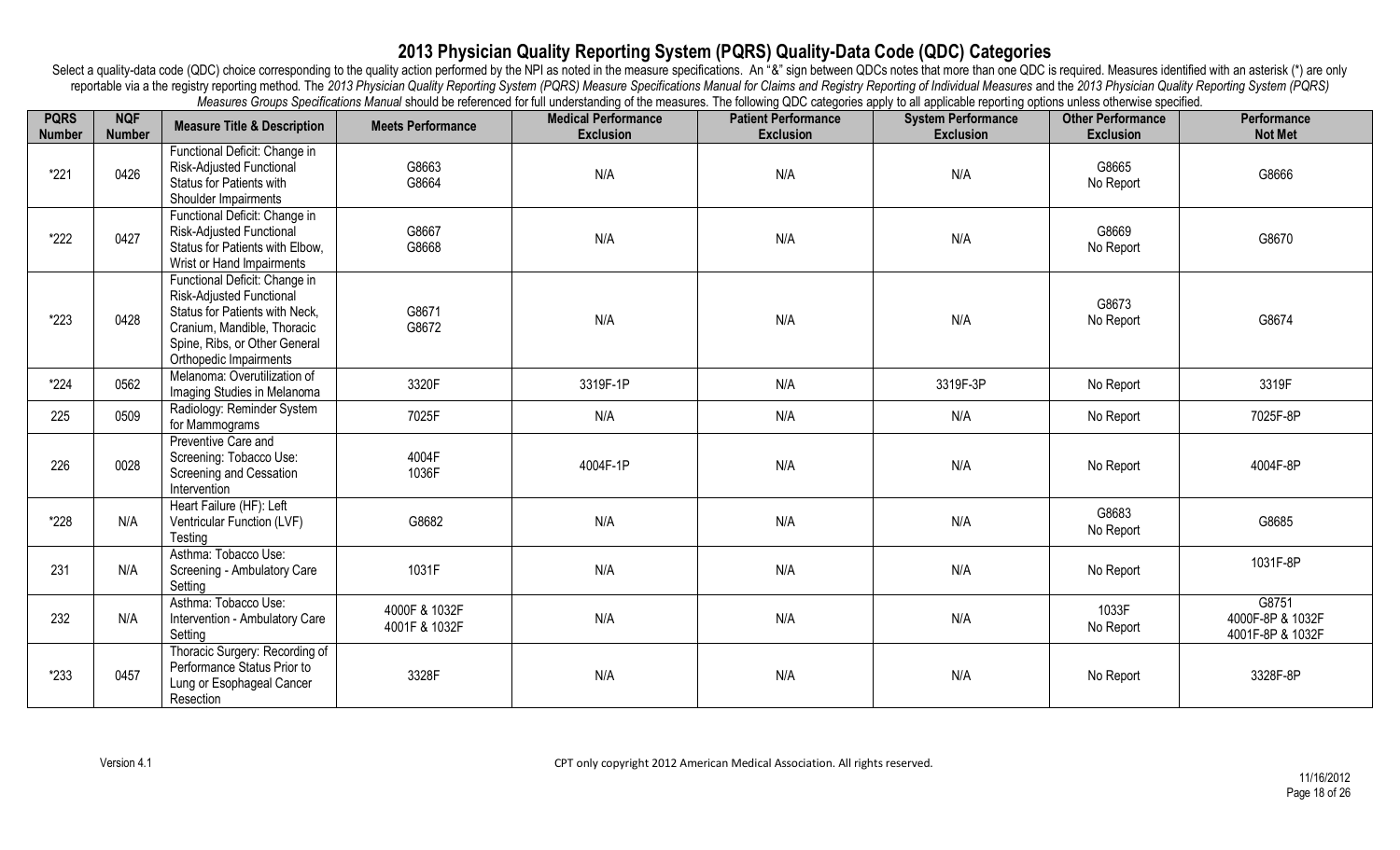| <b>PQRS</b><br><b>Number</b> | <b>NQF</b><br><b>Number</b> | <b>Measure Title &amp; Description</b>                                                                                                                 | <b>Meets Performance</b>                                                                                                                                                                      | incastries Oroups operintations manual should be relefented for ith understanding or the measures. The ionoming QDO tategories apply to all applicable reporting opitions unless otherwise specified.<br><b>Medical Performance</b><br><b>Exclusion</b> | <b>Patient Performance</b><br><b>Exclusion</b> | <b>System Performance</b><br><b>Exclusion</b> | <b>Other Performance</b><br><b>Exclusion</b> | Performance<br><b>Not Met</b>                            |
|------------------------------|-----------------------------|--------------------------------------------------------------------------------------------------------------------------------------------------------|-----------------------------------------------------------------------------------------------------------------------------------------------------------------------------------------------|---------------------------------------------------------------------------------------------------------------------------------------------------------------------------------------------------------------------------------------------------------|------------------------------------------------|-----------------------------------------------|----------------------------------------------|----------------------------------------------------------|
| $*234$                       | 0458                        | Thoracic Surgery: Pulmonary<br><b>Function Tests Before Major</b><br>Anatomic Lung Resection<br>(Pneumonectomy, Lobectomy,<br>or Formal Segmentectomy) | 3038F                                                                                                                                                                                         | 3038F-1P                                                                                                                                                                                                                                                | N/A                                            | N/A                                           | No Report                                    | 3038F-8P                                                 |
| 236                          | 0018                        | Hypertension (HTN):<br>Controlling High Blood<br>Pressure                                                                                              | G8752 & G8754                                                                                                                                                                                 | N/A                                                                                                                                                                                                                                                     | N/A                                            | N/A                                           | No Report                                    | G8752 & G8755<br>G8753 & G8754<br>G8753 & G8755<br>G8756 |
| 241                          | 0075                        | <b>Ischemic Vascular Disease</b><br>(IVD): Complete Lipid Panel<br>and Low Density Lipoprotein<br>(LDL-C) Control                                      | G8593 & G8595                                                                                                                                                                                 | N/A                                                                                                                                                                                                                                                     | N/A                                            | N/A                                           | No Report                                    | G8594<br>G8593 & G8597                                   |
| $242*$                       | N/A                         | <b>Individual Reporting via</b><br>Registry: Coronary Artery<br>Disease (CAD): Symptom<br>Management                                                   | 1011F & 0557F<br>1012F                                                                                                                                                                        | 1011F & 0557F-1P                                                                                                                                                                                                                                        | N/A                                            | N/A                                           | No Report                                    | 1011F & 0557F-8P                                         |
| $242*$                       | N/A                         | <b>Measures Group Reporting:</b><br>Coronary Artery Disease<br>(CAD): Symptom Management                                                               | 1010F & 1011F & 0557F<br>1010F & 1012F                                                                                                                                                        | 1010F & 1011F & 0557F-1P                                                                                                                                                                                                                                | N/A                                            | N/A                                           | No Report                                    | 1010F & 1011F & 0557F-8P<br>1010F-8P                     |
| $243*$                       | 0643                        | <b>Cardiac Rehabilitation Patient</b><br>Referral from an Outpatient<br>Setting                                                                        | 4500F                                                                                                                                                                                         | 4500F-1P                                                                                                                                                                                                                                                | 4500F-2P                                       | 4500F-3P                                      | 4510F<br>No Report                           | 4500F-8P                                                 |
| $244*$                       | N/A                         | <b>Hypertension: Blood Pressure</b><br>Management                                                                                                      | G8790 & G8793<br>G8790 & G8794<br>G8791 & G8793<br>G8791 & G8794<br>G8790 & G8795 & 4145F<br>G8791 & G8795 & 4145F<br>G8792 & G8793 & 4145F<br>G8792 & G8794 & 4145F<br>G8792 & G8795 & 4145F | 4145F-1P                                                                                                                                                                                                                                                | 4145F-2P                                       | 4145F-3P                                      | No Report                                    | 4145F-8P<br>G8796                                        |
| 245                          | AQA                         | Chronic Wound Care: Use of<br><b>Wound Surface Culture</b><br>Technique in Patients with<br>Chronic Skin Ulcers (Overuse<br>Measure)                   | 4261F                                                                                                                                                                                         | 4260F-1P                                                                                                                                                                                                                                                | N/A                                            | N/A                                           | No Report                                    | 4260F                                                    |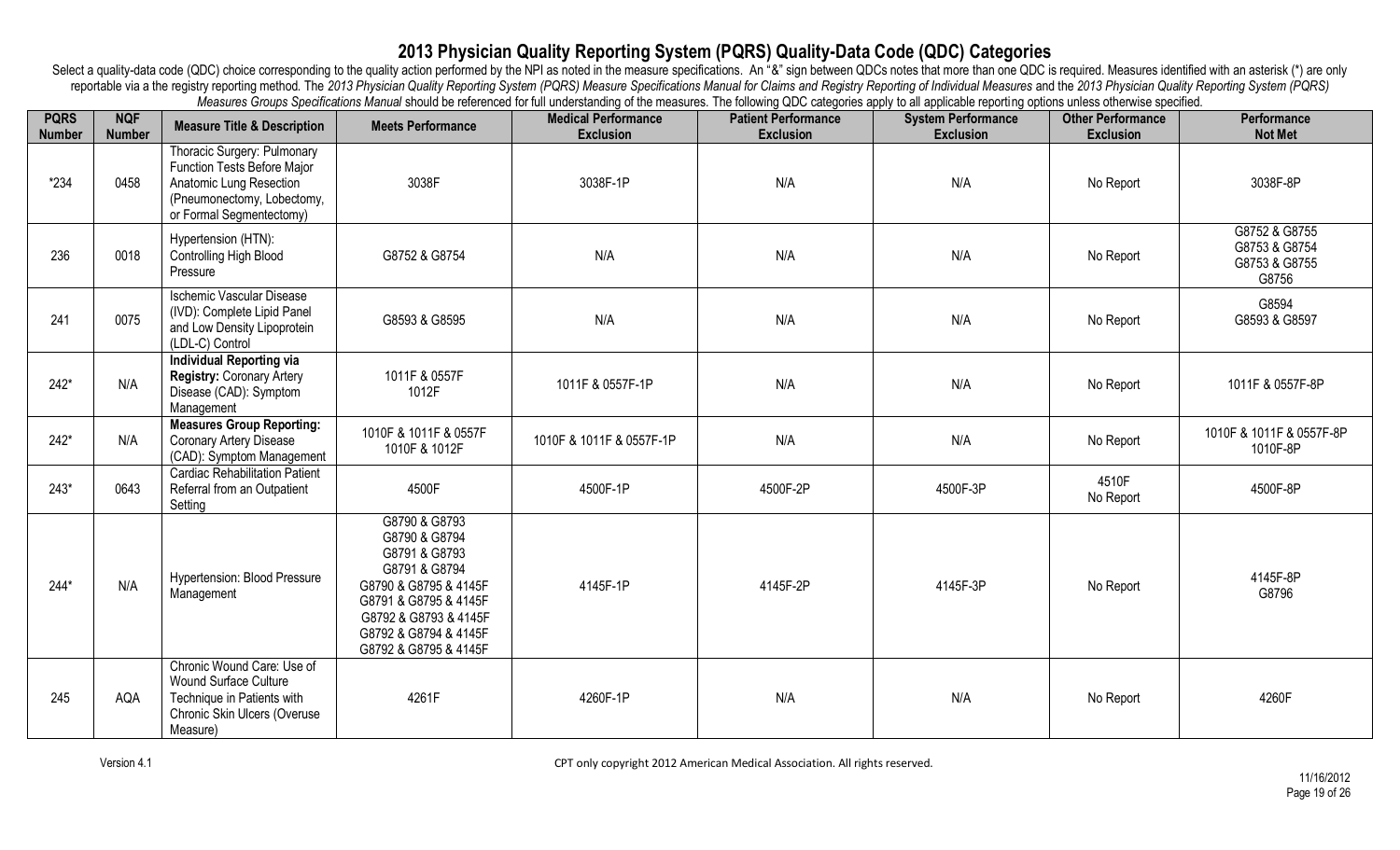| <b>PQRS</b><br><b>Number</b> | <b>NQF</b><br><b>Number</b> | <b>Measure Title &amp; Description</b>                                                                                                               | <b>Meets Performance</b> | mcasarco Oroapo Openneanono manda onodi be relefence ion anicologiranig or the measures. The ionoming QDO eategories apply to an applicable reporting options anicos othermise specifical<br><b>Medical Performance</b><br><b>Exclusion</b> | <b>Patient Performance</b><br><b>Exclusion</b> | <b>System Performance</b><br><b>Exclusion</b> | <b>Other Performance</b><br><b>Exclusion</b> | Performance<br><b>Not Met</b> |
|------------------------------|-----------------------------|------------------------------------------------------------------------------------------------------------------------------------------------------|--------------------------|---------------------------------------------------------------------------------------------------------------------------------------------------------------------------------------------------------------------------------------------|------------------------------------------------|-----------------------------------------------|----------------------------------------------|-------------------------------|
| 246                          | AQA                         | Chronic Wound Care: Use of<br>Wet to Dry Dressings in<br>Patients with Chronic Skin<br>Ulcers (Overuse Measure)                                      | 4266F                    | 4265F-1P                                                                                                                                                                                                                                    | N/A                                            | N/A                                           | No Report                                    | 4265F                         |
| 247                          | AQA                         | Substance Use Disorders:<br><b>Counseling Regarding</b><br>Psychosocial and<br>Pharmacologic Treatment<br>Options for Alcohol<br>Dependence          | 4320F                    | N/A                                                                                                                                                                                                                                         | N/A                                            | N/A                                           | No Report                                    | 4320F-8P                      |
| 248                          | AQA                         | Substance Use Disorders:<br>Screening for Depression<br>Among Patients with<br>Substance Abuse or<br>Dependence                                      | 1220F                    | 1220F-1P                                                                                                                                                                                                                                    | N/A                                            | N/A                                           | No Report                                    | 1220F-8P                      |
| 249                          | N/A                         | <b>Barrett's Esophagus</b>                                                                                                                           | 3125F                    | 3125F-1P                                                                                                                                                                                                                                    | N/A                                            | N/A                                           | G8797<br>No Report                           | 3125F-8P                      |
| 250                          | N/A                         | Radical Prostatectomy<br>Pathology Reporting                                                                                                         | 3267F                    | 3267F-1P                                                                                                                                                                                                                                    | N/A                                            | N/A                                           | G8798<br>No Report                           | 3267F-8P                      |
| 251                          | N/A                         | Immunohistochemical (IHC)<br>Evaluation of Human<br><b>Epidermal Growth Factor</b><br>Receptor 2 Testing (HER2) for<br><b>Breast Cancer Patients</b> | 3394F                    | N/A                                                                                                                                                                                                                                         | N/A                                            | N/A                                           | 3395F<br>No Report                           | 3394F-8P                      |
| 252                          | 0503                        | Anticoagulation for Acute<br><b>Pulmonary Embolus Patients</b>                                                                                       | G8799                    | N/A                                                                                                                                                                                                                                         | N/A                                            | N/A                                           | G8800<br>No Report                           | G8801                         |
| 254                          | 0651                        | Ultrasound Determination of<br>Pregnancy Location for<br><b>Pregnant Patients with</b><br>Abdominal Pain                                             | G8806                    | N/A                                                                                                                                                                                                                                         | N/A                                            | N/A                                           | G8807<br>No Report                           | G8808                         |
| 255                          | 0652                        | Rh Immunoglobulin (Rhogam)<br>for Rh-Negative Pregnant<br>Women at Risk of Fetal Blood<br>Exposure                                                   | G8809                    | N/A                                                                                                                                                                                                                                         | N/A                                            | N/A                                           | G8810<br>No Report                           | G8811                         |
| 256*                         | N/A                         | Surveillance after<br>Endovascular Abdominal Aortic<br>Aneurysm Repair (EVAR)                                                                        | G8813                    | N/A                                                                                                                                                                                                                                         | N/A                                            | N/A                                           | G8812<br>No Report                           | G8814                         |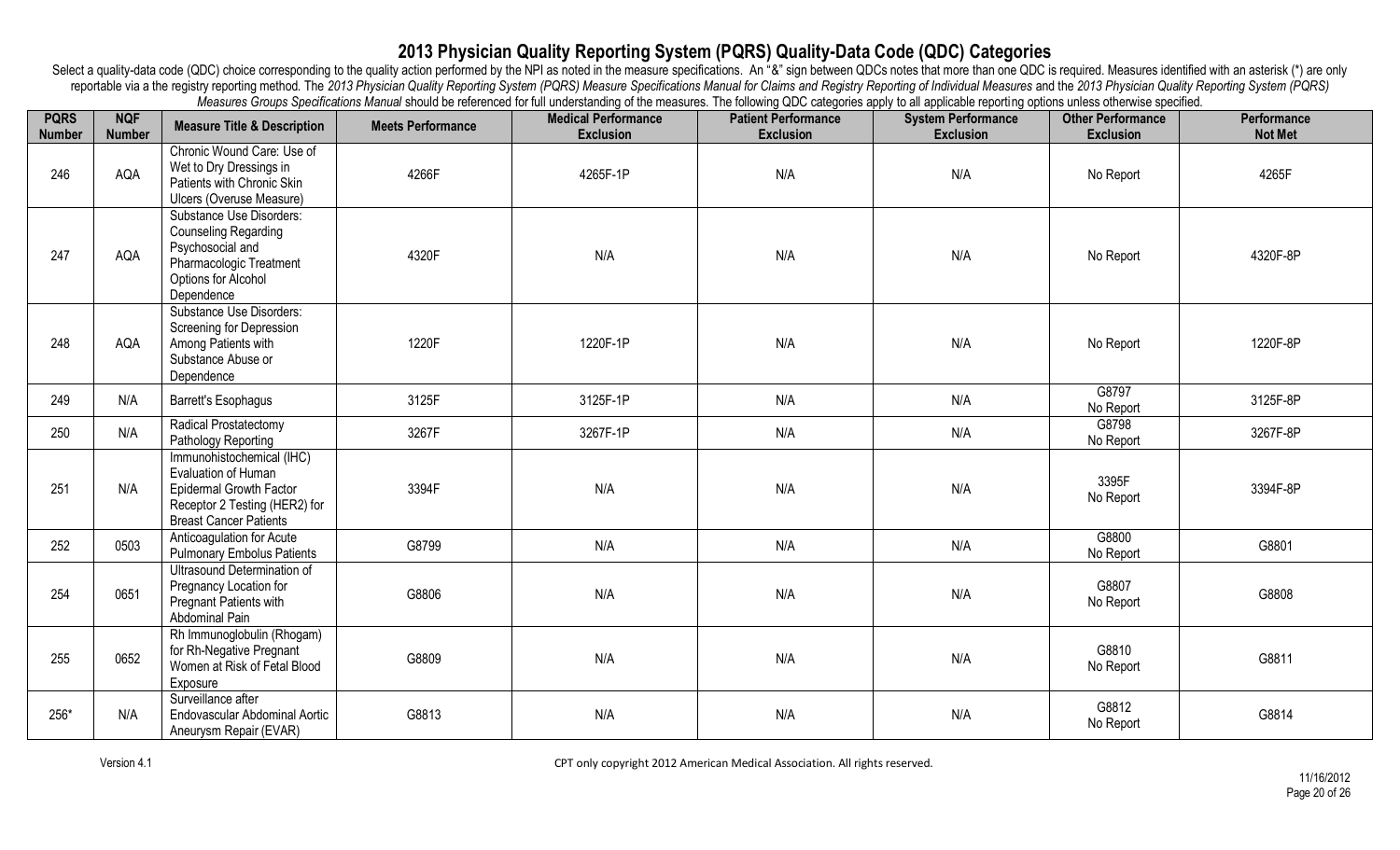| <b>PQRS</b><br><b>Number</b> | <b>NQF</b><br><b>Number</b> | <b>Measure Title &amp; Description</b>                                                                                                                                                                                 | <b>Meets Performance</b> | Measures Oroups opermeanons manual should be referenced for thir understanding or the measures. The ionoming QDO categories apply to all applicable reporting options unless othermise specified.<br><b>Medical Performance</b><br><b>Exclusion</b> | <b>Patient Performance</b><br><b>Exclusion</b> | <b>System Performance</b><br><b>Exclusion</b> | <b>Other Performance</b><br><b>Exclusion</b> | Performance<br><b>Not Met</b> |
|------------------------------|-----------------------------|------------------------------------------------------------------------------------------------------------------------------------------------------------------------------------------------------------------------|--------------------------|-----------------------------------------------------------------------------------------------------------------------------------------------------------------------------------------------------------------------------------------------------|------------------------------------------------|-----------------------------------------------|----------------------------------------------|-------------------------------|
| $257*$                       | N/A                         | Statin Therapy at Discharge<br>after Lower Extremity Bypass<br>(LEB)                                                                                                                                                   | G8816                    | N/A                                                                                                                                                                                                                                                 | N/A                                            | N/A                                           | G8815<br>No Report                           | G8817                         |
| 258*                         | N/A                         | Rate of Open Repair of Small<br>or Moderate Non-Ruptured<br>Abdominal Aortic Aneurysms<br>(AAA) without Major<br>Complications (Discharged to<br>Home by Post-Operative Day<br>#7)                                     | G8818                    | N/A                                                                                                                                                                                                                                                 | N/A                                            | N/A                                           | No Report                                    | G8825                         |
| 259*                         | N/A                         | Rate of Endovascular<br>Aneurysm Repair (EVAR) of<br>Small or Moderate Non-<br>Ruptured Abdominal Aortic<br>Aneurysms (AAA) without<br><b>Major Complications</b><br>(Discharged to Home by Post-<br>Operative Day #2) | G8826                    | N/A                                                                                                                                                                                                                                                 | N/A                                            | N/A                                           | No Report                                    | G8833                         |
| 260*                         | N/A                         | Rate of Carotid<br>Endarterectomy (CEA) for<br>Asymptomatic Patients, without<br><b>Major Complications</b><br>(Discharged to Home Post-<br>Operative Day #2)                                                          | G8834                    | N/A                                                                                                                                                                                                                                                 | N/A                                            | N/A                                           | No Report                                    | G8838                         |
| 261                          | N/A                         | Referral for Otologic Evaluation<br>for Patients with Acute or<br><b>Chronic Dizziness</b>                                                                                                                             | G8856                    | N/A                                                                                                                                                                                                                                                 | N/A                                            | N/A                                           | G8857<br>No Report                           | G8858                         |
| 262                          | N/A                         | Image Confirmation of<br>Successful Excision of Image-<br><b>Localized Breast Lesion</b>                                                                                                                               | G8872                    | N/A                                                                                                                                                                                                                                                 | N/A                                            | N/A                                           | G8873<br>No Report                           | G8874                         |
| 263                          | N/A                         | Preoperative Diagnosis of<br><b>Breast Cancer</b>                                                                                                                                                                      | G8875                    | N/A                                                                                                                                                                                                                                                 | N/A                                            | N/A                                           | G8876<br>G8946<br>No Report                  | G8877                         |
| 264*                         | N/A                         | Sentinel Lymph Node Biopsy<br>for Invasive Breast Cancer                                                                                                                                                               | G8878                    | N/A                                                                                                                                                                                                                                                 | N/A                                            | N/A                                           | G8880<br>No Report                           | G8882                         |
| 265*                         | 0645                        | <b>Biopsy Follow-Up</b>                                                                                                                                                                                                | G8883                    | N/A                                                                                                                                                                                                                                                 | N/A                                            | N/A                                           | G8884<br>No Report                           | G8885                         |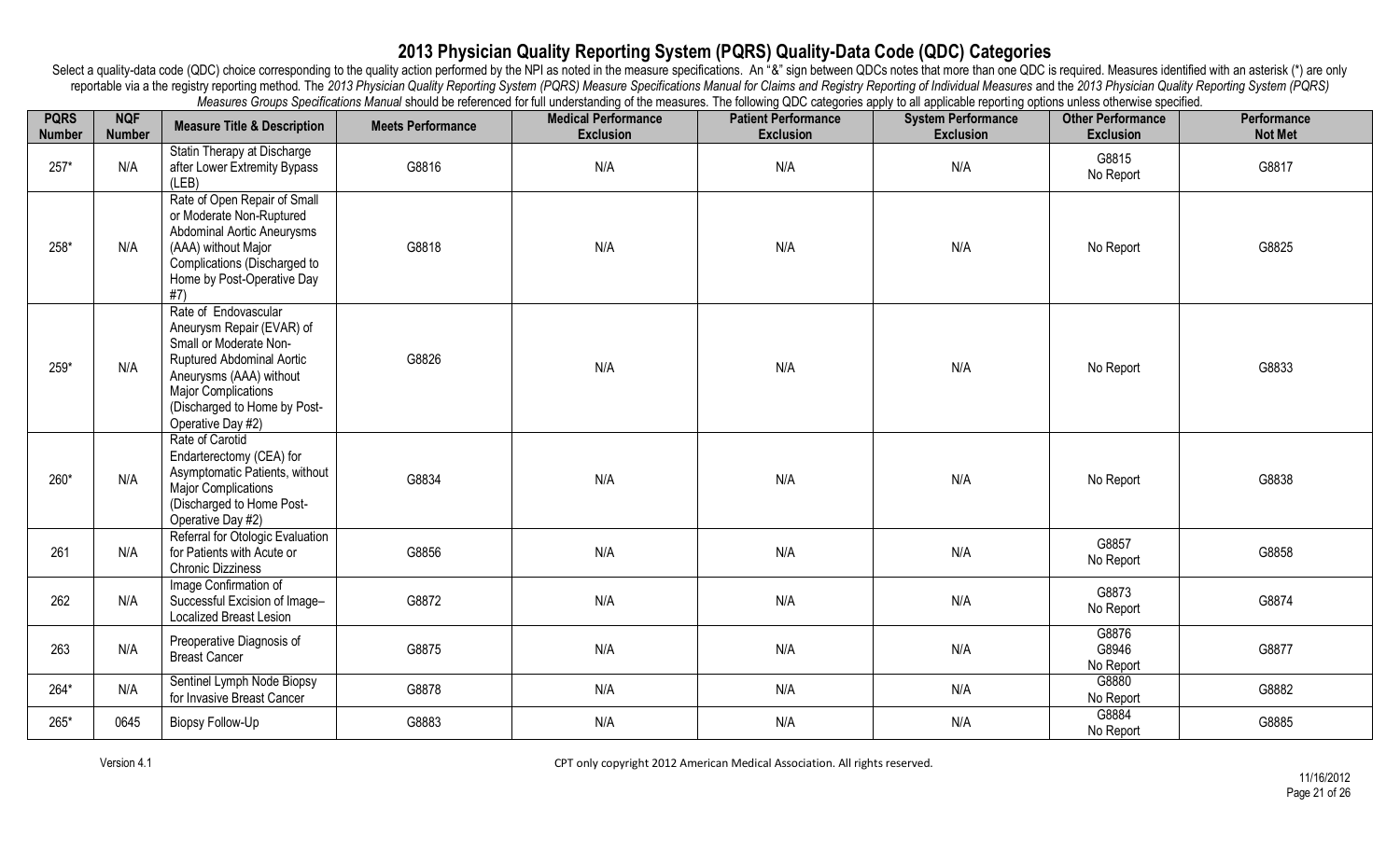| <b>PQRS</b><br><b>Number</b> | <b>NQF</b><br><b>Number</b> | <b>Measure Title &amp; Description</b>                                                                                                                       | <b>Meets Performance</b> | mcasares oroups openheatons manual should be referenced for iair anderstanding or the measures. The ninoming QDO categories apply to an applicable reporting options aniess otherwise specified.<br><b>Medical Performance</b><br><b>Exclusion</b> | <b>Patient Performance</b><br><b>Exclusion</b> | <b>System Performance</b><br><b>Exclusion</b> | <b>Other Performance</b><br><b>Exclusion</b> | Performance<br><b>Not Met</b> |
|------------------------------|-----------------------------|--------------------------------------------------------------------------------------------------------------------------------------------------------------|--------------------------|----------------------------------------------------------------------------------------------------------------------------------------------------------------------------------------------------------------------------------------------------|------------------------------------------------|-----------------------------------------------|----------------------------------------------|-------------------------------|
| 266                          | N/A                         | Epilepsy: Seizure Type(s) and<br><b>Current Seizure</b><br>Frequency(ies)                                                                                    | 1200F                    | 1200F-1P                                                                                                                                                                                                                                           | 1200F-2P                                       | N/A                                           | No Report                                    | 1200F-8P                      |
| 267                          | N/A                         | Epilepsy: Documentation of<br>Etiology of Epilepsy or<br>Epilepsy Syndrome                                                                                   | 1205F                    | N/A                                                                                                                                                                                                                                                | N/A                                            | N/A                                           | No Report                                    | 1205F-8P                      |
| 268                          | N/A                         | Epilepsy: Counseling for<br>Women of Childbearing<br>Potential with Epilepsy                                                                                 | 4340F                    | 4340F-1P                                                                                                                                                                                                                                           | N/A                                            | N/A                                           | No Report                                    | 4340F-8P                      |
| 269*                         | N/A                         | <b>Inflammatory Bowel Disease</b><br>(IBD): Type, Anatomic Location<br>and Activity All Documented                                                           | G0920                    | N/A                                                                                                                                                                                                                                                | G0921                                          | N/A                                           | No Report                                    | G0922                         |
| 270*                         | N/A                         | <b>Inflammatory Bowel Disease</b><br>(IBD): Preventive Care:<br><b>Corticosteroid Sparing Therapy</b>                                                        | G8859 & 4142F            | G8859 & 4142F-1P                                                                                                                                                                                                                                   | G8859 & 4142F-2P                               | N/A                                           | 3750F<br>No Report                           | G8859 & 4142F-8P              |
| $271*$                       | N/A                         | <b>Inflammatory Bowel Disease</b><br>(IBD): Preventive Care:<br>Corticosteroid Related<br>latrogenic Injury - Bone Loss<br>Assessment                        | G8860 & G8861            | N/A                                                                                                                                                                                                                                                | N/A                                            | N/A                                           | G8862<br>No Report                           | G8860 & G8863                 |
| $272*$                       | N/A                         | <b>Inflammatory Bowel Disease</b><br>(IBD): Preventive Care:<br>Influenza Immunization                                                                       | 4035F<br>4037F           | 4035F-1P<br>4037F-1P                                                                                                                                                                                                                               | 4035F-2P<br>4037F-2P                           | 4035F-3P<br>4037F-3P                          | No Report                                    | 4035F-8P<br>4037F-8P          |
| $273*$                       | N/A                         | <b>Inflammatory Bowel Disease</b><br>(IBD): Preventive Care:<br>Pneumococcal Immunization                                                                    | G8864                    | N/A                                                                                                                                                                                                                                                | N/A                                            | N/A                                           | G8865<br>G8866<br>No Report                  | G8867                         |
| $274*$                       | N/A                         | <b>Inflammatory Bowel Disease</b><br>(IBD): Testing for Latent<br>Tuberculosis (TB) Before<br>Initiating Anti-TNF (Tumor<br>Necrosis Factor) Therapy         | 3510F & G8868<br>6150F   | 3510F-1P & G8868                                                                                                                                                                                                                                   | 3510F-2P & G8868                               | N/A                                           | No Report                                    | 3510F-8P & G8868              |
| $275*$                       | N/A                         | <b>Inflammatory Bowel Disease</b><br>(IBD): Assessment of Hepatitis<br>B Virus (HBV) Status Before<br>Initiating Anti-TNF (Tumor<br>Necrosis Factor) Therapy | 3517F<br>G8869<br>G8870  | 3517F-1P                                                                                                                                                                                                                                           | 3517F-2P                                       | N/A                                           | G8871<br>No Report                           | 3517F-8P                      |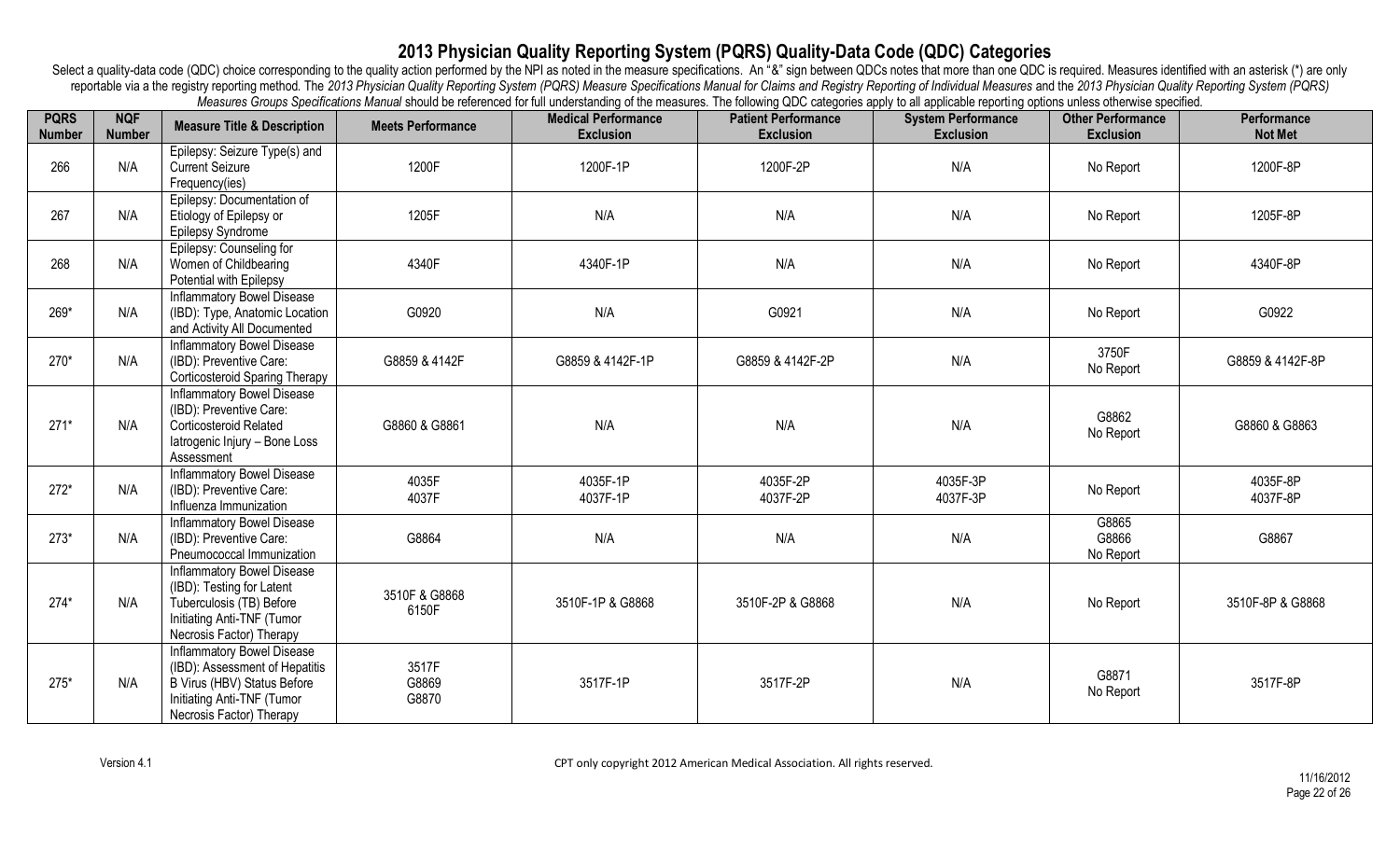| <b>PQRS</b><br><b>Number</b> | <b>NQF</b><br><b>Number</b> | <b>Measure Title &amp; Description</b>                                             | <b>Meets Performance</b>       | incasares Oroups Openinations marial should be referenced for thir understanding or the micasures. The ionoming QDO categories apply to all applicable reporting opitions unless otherwise specified.<br><b>Medical Performance</b><br><b>Exclusion</b> | <b>Patient Performance</b><br><b>Exclusion</b> | <b>System Performance</b><br><b>Exclusion</b> | <b>Other Performance</b><br><b>Exclusion</b> | Performance<br><b>Not Met</b>        |
|------------------------------|-----------------------------|------------------------------------------------------------------------------------|--------------------------------|---------------------------------------------------------------------------------------------------------------------------------------------------------------------------------------------------------------------------------------------------------|------------------------------------------------|-----------------------------------------------|----------------------------------------------|--------------------------------------|
| 276*                         | N/A                         | Sleep Apnea: Assessment of<br>Sleep Symptoms                                       | G8839                          | N/A                                                                                                                                                                                                                                                     | N/A                                            | N/A                                           | G8840<br>No Report                           | G8841                                |
| $277*$                       | N/A                         | Sleep Apnea: Severity<br>Assessment at Initial Diagnosis                           | G8842                          | N/A                                                                                                                                                                                                                                                     | N/A                                            | N/A                                           | G8843<br>No Report                           | G8844                                |
| $278*$                       | N/A                         | Sleep Apnea: Positive Airway<br>Pressure Therapy Prescribed                        | G8845 & G8846                  | N/A                                                                                                                                                                                                                                                     | N/A                                            | N/A                                           | G8848<br>G8849 & G8846<br>No Report          | G8850 & G8846                        |
| 279*                         | N/A                         | Sleep Apnea: Assessment of<br>Adherence to Positive Airway<br>Pressure Therapy     | G8851 & G8852                  | N/A                                                                                                                                                                                                                                                     | N/A                                            | N/A                                           | G8853<br>G8854 & G8852<br>No Report          | G8855 & G8852                        |
| 280*                         | N/A                         | Dementia: Staging of Dementia                                                      | 1490F<br>1491F<br>1493F        | N/A                                                                                                                                                                                                                                                     | N/A                                            | N/A                                           | No Report                                    | 1490F-8P                             |
| 281*                         | N/A                         | Dementia: Cognitive<br>Assessment                                                  | 1494F                          | 1494F-1P                                                                                                                                                                                                                                                | 1494F-2P                                       | N/A                                           | No Report                                    | 1494F-8P                             |
| 282*                         | N/A                         | Dementia: Functional Status<br>Assessment                                          | 1175F                          | 1175F-1P                                                                                                                                                                                                                                                | N/A                                            | N/A                                           | No Report                                    | 1175F-8P                             |
| 283*                         | N/A                         | Dementia: Neuropsychiatric<br><b>Symptom Assessment</b>                            | 1181F                          | N/A                                                                                                                                                                                                                                                     | N/A                                            | N/A                                           | No Report                                    | 1181F-8P                             |
| 284*                         | N/A                         | Dementia: Management of<br>Neuropsychiatric Symptoms                               | G8947 & 4525F<br>G8947 & 4526F | N/A                                                                                                                                                                                                                                                     | N/A                                            | N/A                                           | G8948<br>No Report                           | G8947 & 4525F-8P<br>G8947 & 4526F-8P |
| 285*                         | N/A                         | Dementia: Screening for<br>Depressive Symptoms                                     | 3725F                          | N/A                                                                                                                                                                                                                                                     | N/A                                            | N/A                                           | No Report                                    | 3725F-8P                             |
| 286*                         | N/A                         | Dementia: Counseling<br>Regarding Safety Concerns                                  | 6101F<br>6102F                 | 6101F-1P<br>6102F-1P                                                                                                                                                                                                                                    | N/A                                            | N/A                                           | No Report                                    | 6101F-8P<br>6102F-8P                 |
| 287*                         | N/A                         | Dementia: Counseling<br>Regarding Risks of Driving                                 | 6110F                          | 6110F-1P                                                                                                                                                                                                                                                | N/A                                            | N/A                                           | No Report                                    | 6110F-8P                             |
| 288*                         | N/A                         | Dementia: Caregiver Education<br>and Support                                       | 4322F                          | 4322F-1P                                                                                                                                                                                                                                                | N/A                                            | N/A                                           | No Report                                    | 4322F-8P                             |
| 289*                         | N/A                         | Parkinson's Disease: Annual<br>Parkinson's Disease Diagnosis<br>Review             | 1400F                          | N/A                                                                                                                                                                                                                                                     | N/A                                            | N/A                                           | No Report                                    | 1400F-8P                             |
| 290*                         | N/A                         | Parkinson's Disease:<br>Psychiatric Disorders or<br><b>Disturbances Assessment</b> | 3700F                          | N/A                                                                                                                                                                                                                                                     | N/A                                            | N/A                                           | No Report                                    | 3700F-8P                             |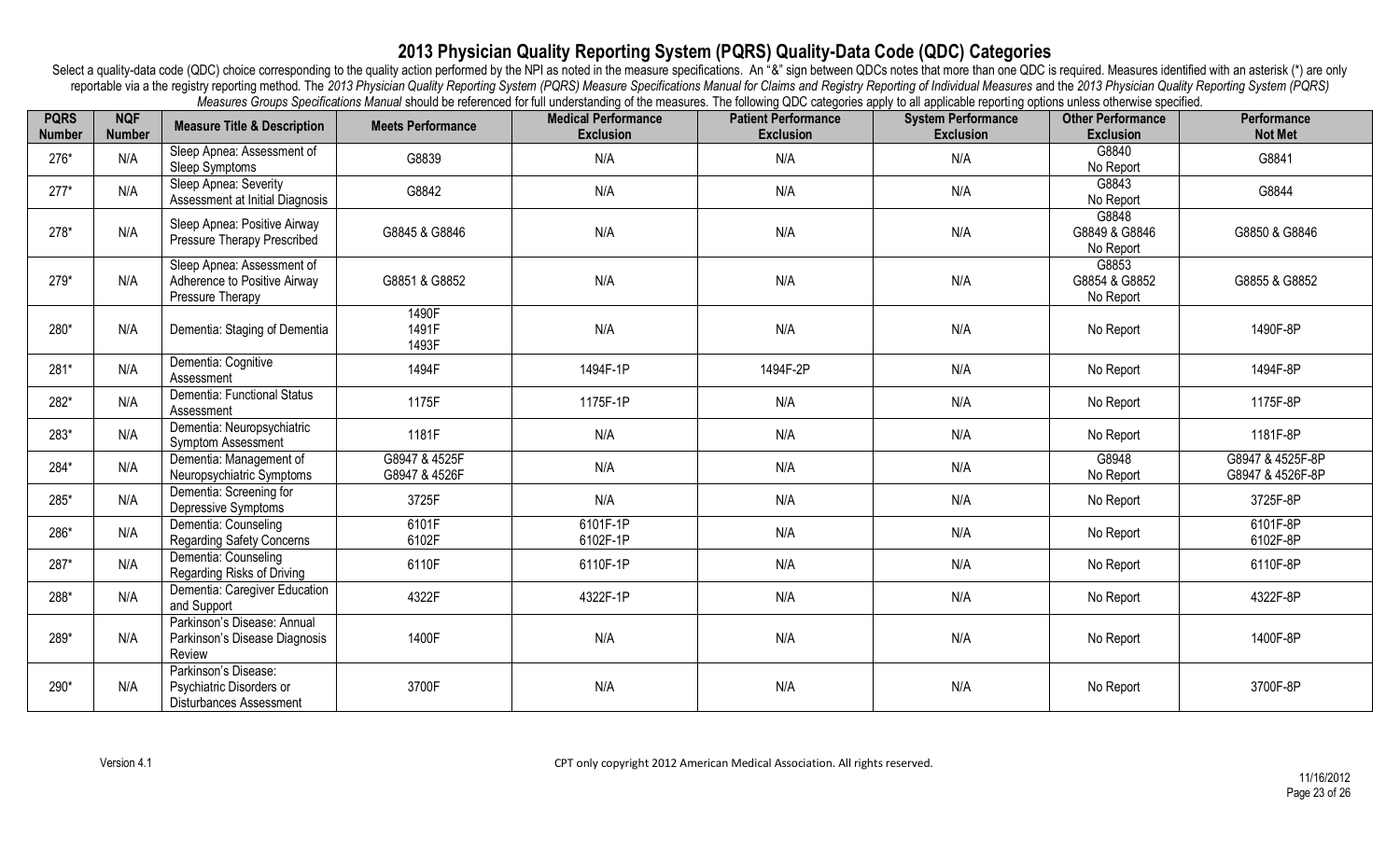| <b>PQRS</b>   | <b>NQF</b><br><b>Number</b> | <b>Measure Title &amp; Description</b>                             | <b>Meets Performance</b> | measures creaps operations manual should be referenced for iail understanding or the measures. The rulewing QDO categories apply to all applicable reporting options aniess strict wise specified.<br><b>Medical Performance</b> | <b>Patient Performance</b> | <b>System Performance</b><br><b>Exclusion</b> | <b>Other Performance</b> | Performance    |
|---------------|-----------------------------|--------------------------------------------------------------------|--------------------------|----------------------------------------------------------------------------------------------------------------------------------------------------------------------------------------------------------------------------------|----------------------------|-----------------------------------------------|--------------------------|----------------|
| <b>Number</b> |                             | Parkinson's Disease: Cognitive                                     |                          | <b>Exclusion</b>                                                                                                                                                                                                                 | <b>Exclusion</b>           |                                               | <b>Exclusion</b>         | <b>Not Met</b> |
| 291*          | N/A                         | Impairment or Dysfunction                                          | 3720F                    | N/A                                                                                                                                                                                                                              | N/A                        | N/A                                           | No Report                | 3720F-8P       |
|               |                             | Assessment                                                         |                          |                                                                                                                                                                                                                                  |                            |                                               |                          |                |
|               |                             | Parkinson's Disease: Querying                                      |                          |                                                                                                                                                                                                                                  |                            |                                               |                          |                |
| 292*          | N/A                         | about Sleep Disturbances                                           | 4328F                    | 4328F-1P                                                                                                                                                                                                                         | N/A                        | N/A                                           | No Report                | 4328F-8P       |
| 293*          | N/A                         | Parkinson's Disease:                                               | 4400F                    | 4400F-1P                                                                                                                                                                                                                         | N/A                        | N/A                                           | No Report                | 4400F-8P       |
|               |                             | Rehabilitative Therapy Options                                     |                          |                                                                                                                                                                                                                                  |                            |                                               |                          |                |
|               |                             | Parkinson's Disease:                                               |                          |                                                                                                                                                                                                                                  |                            |                                               |                          |                |
| 294*          | N/A                         | Parkinson's Disease Medical<br>and Surgical Treatment              | 4325F                    | 4325F-1P                                                                                                                                                                                                                         | N/A                        | N/A                                           | No Report                | 4325F-8P       |
|               |                             | <b>Options Reviewed</b>                                            |                          |                                                                                                                                                                                                                                  |                            |                                               |                          |                |
|               |                             | Hypertension: Appropriate Use                                      |                          |                                                                                                                                                                                                                                  |                            |                                               |                          |                |
| 295*          | N/A                         | of Aspirin or Other                                                | G8895                    | N/A                                                                                                                                                                                                                              | N/A                        | N/A                                           | G8896                    | G8897          |
|               |                             | Anththrombotic Therapy                                             |                          |                                                                                                                                                                                                                                  |                            |                                               | No Report                |                |
| 296*          | N/A                         | Hypertension: Complete Lipid                                       | G8767                    | N/A                                                                                                                                                                                                                              | N/A                        | N/A                                           | G8768                    | G8769          |
|               |                             | Profile                                                            |                          |                                                                                                                                                                                                                                  |                            |                                               | No Report                |                |
| 297*          | N/A                         | Hypertension: Urine Protein                                        | G8770                    | N/A                                                                                                                                                                                                                              | N/A                        | N/A                                           | G8772                    | G8773          |
|               |                             | Test                                                               | G8771                    |                                                                                                                                                                                                                                  |                            |                                               | No Report                |                |
| 298*          | N/A                         | <b>Hypertension: Annual Serum</b><br><b>Creatinine Test</b>        | G8774                    | N/A                                                                                                                                                                                                                              | N/A                        | N/A                                           | G8775<br>No Report       | G8776          |
|               |                             | <b>Hypertension: Diabetes</b>                                      |                          |                                                                                                                                                                                                                                  |                            |                                               | G8778                    |                |
| 299*          | N/A                         | <b>Mellitus Screening Test</b>                                     | G8777                    | N/A                                                                                                                                                                                                                              | N/A                        | N/A                                           | No Report                | G8779          |
|               |                             | Hypertension: Blood Pressure                                       |                          |                                                                                                                                                                                                                                  |                            |                                               | G8887                    | G8888          |
| $300*$        | N/A                         | Control                                                            | G8886                    | N/A                                                                                                                                                                                                                              | N/A                        | N/A                                           | No Report                | G8889          |
|               |                             | <b>Hypertension: Low Density</b>                                   |                          |                                                                                                                                                                                                                                  |                            |                                               | G8891                    | G8893          |
| $301*$        | N/A                         | Lipoprotein (LDL-C) Control                                        | G8890                    | N/A                                                                                                                                                                                                                              | N/A                        | N/A                                           | G8892                    | G8894          |
|               |                             |                                                                    |                          |                                                                                                                                                                                                                                  |                            |                                               | No Report                |                |
|               | N/A                         | Hypertension: Dietary and                                          |                          |                                                                                                                                                                                                                                  |                            |                                               | G8781<br>G8949           |                |
| $302*$        |                             | <b>Physical Activity Modifications</b><br>Appropriately Prescribed | G8780                    | N/A                                                                                                                                                                                                                              | N/A                        | N/A                                           | No Report                | G8782          |
|               |                             | Cataracts: Improvement in                                          |                          |                                                                                                                                                                                                                                  |                            |                                               |                          |                |
|               |                             | Patient's Visual Function within                                   |                          |                                                                                                                                                                                                                                  |                            |                                               | G0914                    |                |
| $303*$        | N/A                         | 90 Days Following Cataract                                         | G0913                    | N/A                                                                                                                                                                                                                              | N/A                        | N/A                                           | No Report                | G0915          |
|               |                             | Surgery                                                            |                          |                                                                                                                                                                                                                                  |                            |                                               |                          |                |
|               |                             | Cataracts: Patient Satisfaction                                    |                          |                                                                                                                                                                                                                                  |                            |                                               | G0917                    |                |
| $304*$        | N/A                         | within 90 Days Following                                           | G0916                    | N/A                                                                                                                                                                                                                              | N/A                        | N/A                                           | No Report                | G0918          |
|               |                             | <b>Cataract Surgery</b>                                            |                          |                                                                                                                                                                                                                                  |                            |                                               |                          |                |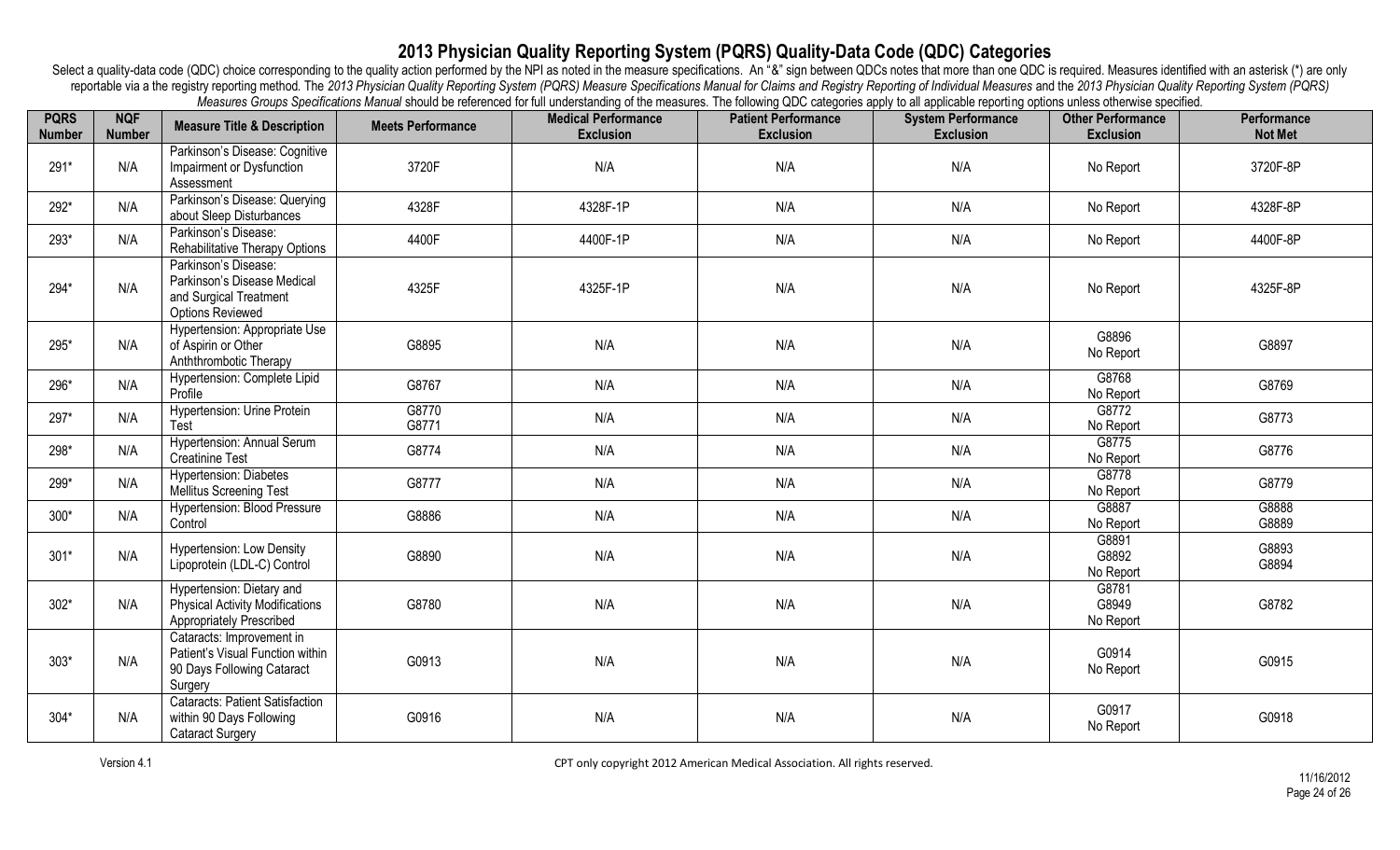| <b>PQRS</b><br><b>Number</b> | <b>NQF</b><br><b>Number</b> | <b>Measure Title &amp; Description</b>                                                                                                                           | <b>Meets Performance</b>                                                      | noadatoo Oroapo Opomoanono manaa choala oo forontoloa for ian anaofolahang or ino moadatoo. Tho folloming &DO ollogonoo apply to all applicable toporthig opitomoo ollominoo opomoano<br><b>Medical Performance</b><br><b>Exclusion</b> | <b>Patient Performance</b><br>Exclusion | <b>System Performance</b><br><b>Exclusion</b> | <b>Other Performance</b><br><b>Exclusion</b>         | Performance<br><b>Not Met</b> |
|------------------------------|-----------------------------|------------------------------------------------------------------------------------------------------------------------------------------------------------------|-------------------------------------------------------------------------------|-----------------------------------------------------------------------------------------------------------------------------------------------------------------------------------------------------------------------------------------|-----------------------------------------|-----------------------------------------------|------------------------------------------------------|-------------------------------|
| 317                          | N/A                         | Preventive Care and<br>Screening: Screening for High<br>Blood Pressure and Follow-Up<br>Documented                                                               | G8783<br>G8950                                                                | N/A                                                                                                                                                                                                                                     | N/A                                     | N/A                                           | G8784<br>G8951<br>No Report                          | G8785<br>G8952                |
| 320                          | 0658                        | Endoscopy/Polyp Surveillance:<br>Appropriate Follow-Up Interval<br>for Normal Colonoscopy in<br>Average Risk Patients                                            | 0528F                                                                         | 0528F-1P                                                                                                                                                                                                                                | N/A                                     | N/A                                           | No Report                                            | 0528F-8P                      |
| 321                          | 0493                        | Participation by a Hospital,<br>Physician or Other Clinician in<br>a Systematic Clinical Database<br>Registry that Includes<br><b>Consensus Endorsed Quality</b> | G8954                                                                         | N/A                                                                                                                                                                                                                                     | N/A                                     | N/A                                           | No Report                                            | N/A                           |
| $322*$                       | 0670                        | <b>Cardiac Stress Imaging Not</b><br>Meeting Appropriate Use<br>Criteria: Preoperative<br>Evaluation in Low Risk Surgery<br>Patients                             | G8961<br>(NOTE: A lower performance<br>rate is desirable for this<br>measure) | N/A                                                                                                                                                                                                                                     | N/A                                     | N/A                                           | No Report                                            | G8962                         |
| $323*$                       | 0671                        | Cardiac Stress Imaging Not<br>Meeting Appropriate Use<br>Criteria: Routine Testing After<br>Percutaneous Coronary<br>Intervention (PCI)                          | G8963<br>(NOTE: A lower performance<br>rate is desirable for this<br>measure) | N/A                                                                                                                                                                                                                                     | N/A                                     | N/A                                           | No Report                                            | G8964                         |
| $324*$                       | 0672                        | <b>Cardiac Stress Imaging Not</b><br>Meeting Appropriate Use<br>Criteria: Testing in<br>Asyptomatic, Low-Risk<br>Patients                                        | G8965<br>(NOTE: A lower performance<br>rate is desirable for this<br>measure) | N/A                                                                                                                                                                                                                                     | N/A                                     | N/A                                           | No Report                                            | G8966                         |
| $325*$                       | N/A                         | <b>Adult Major Depressive</b><br>Disorder (MDD): Coordination<br>of Care of Patients with<br><b>Comorbid Conditions</b>                                          | G8959                                                                         | N/A                                                                                                                                                                                                                                     | N/A                                     | N/A                                           | No Report                                            | G8960                         |
| 326                          | 1525                        | Atrial Fibrillation and Atrial<br>Flutter: Chronic<br>Anticoagulation Therapy                                                                                    | G8967 & G8972                                                                 | N/A                                                                                                                                                                                                                                     | N/A                                     | N/A                                           | G8968 & G8972<br>G8969 & G8972<br>G8970<br>No Report | G8971 & G8972                 |